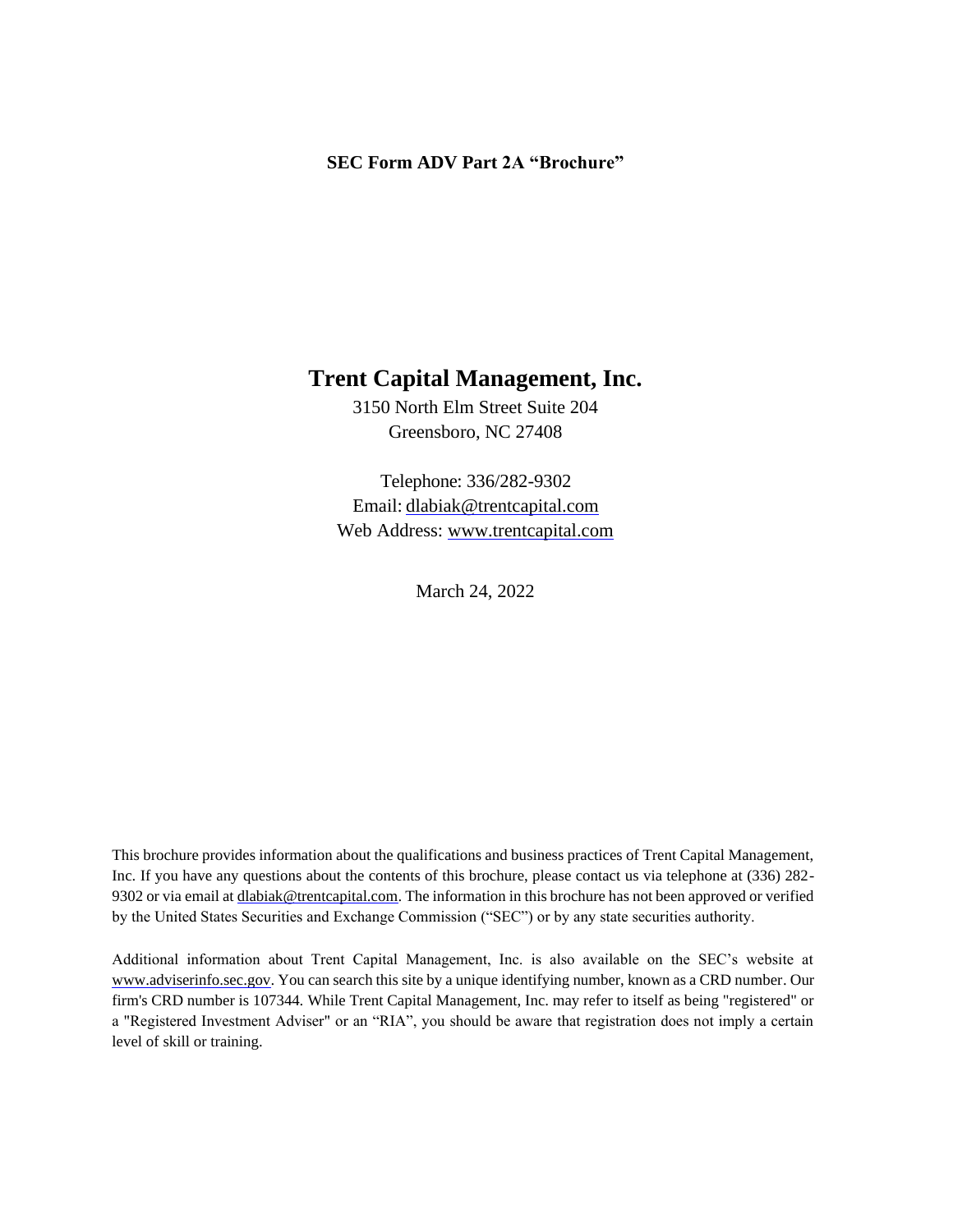### **Item 2 Material Changes**

#### *Summary of Material Changes*

This Brochure contains updated information about Trent Advisors, LLC's (referred to herein as "Trent," "Firm," "Company" or "Adviser") business since the last annual update dated March 23, 2021. This section of the Brochure will address only those "material changes" that have been incorporated since the last annual delivery of this document on the SEC's public disclosure website (IAPD). The Material Changes section of this brochure will be updated annually or when material changes occur since the previous release of the Firm Brochure. There have been no material changes.

Additional information about Trent is also available via the SEC's web site www.adviserinfo.sec.gov. The SEC's web site also provides information about any persons affiliated with Trent who would be required to be notice filed as investment adviser representatives of Trent. If you would like another copy of this Brochure, please download it from the SEC Website as indicated above or you may contact our CCO David Labiak at (336) 282-9302. We encourage you to read this document in its entirety.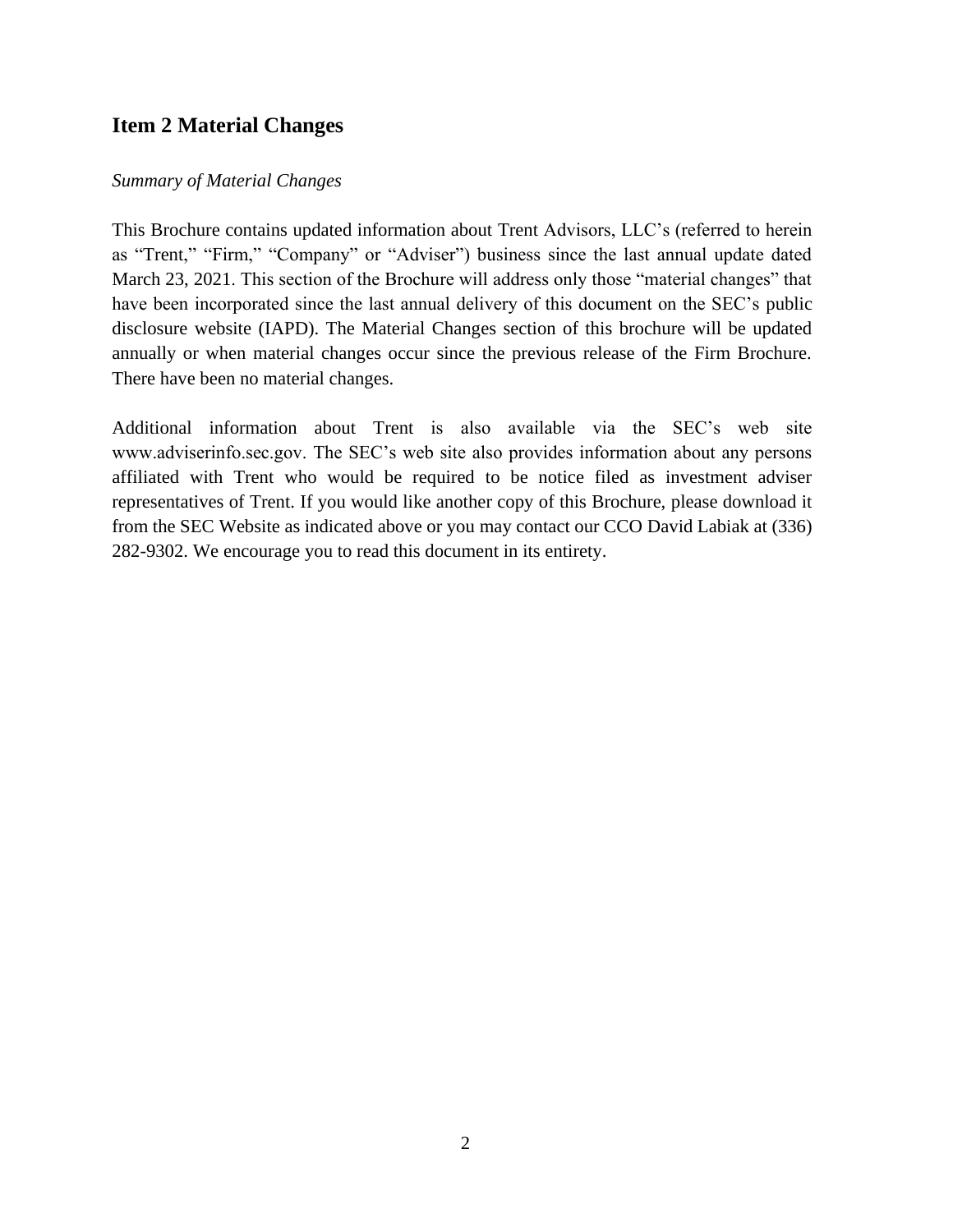# <span id="page-2-0"></span>**Item 3 Table of Contents**

| Item 11 Code of Ethics, Participation or Interest in Client Transactions and Personal Trading22 |
|-------------------------------------------------------------------------------------------------|
|                                                                                                 |
|                                                                                                 |
|                                                                                                 |
|                                                                                                 |
|                                                                                                 |
|                                                                                                 |
|                                                                                                 |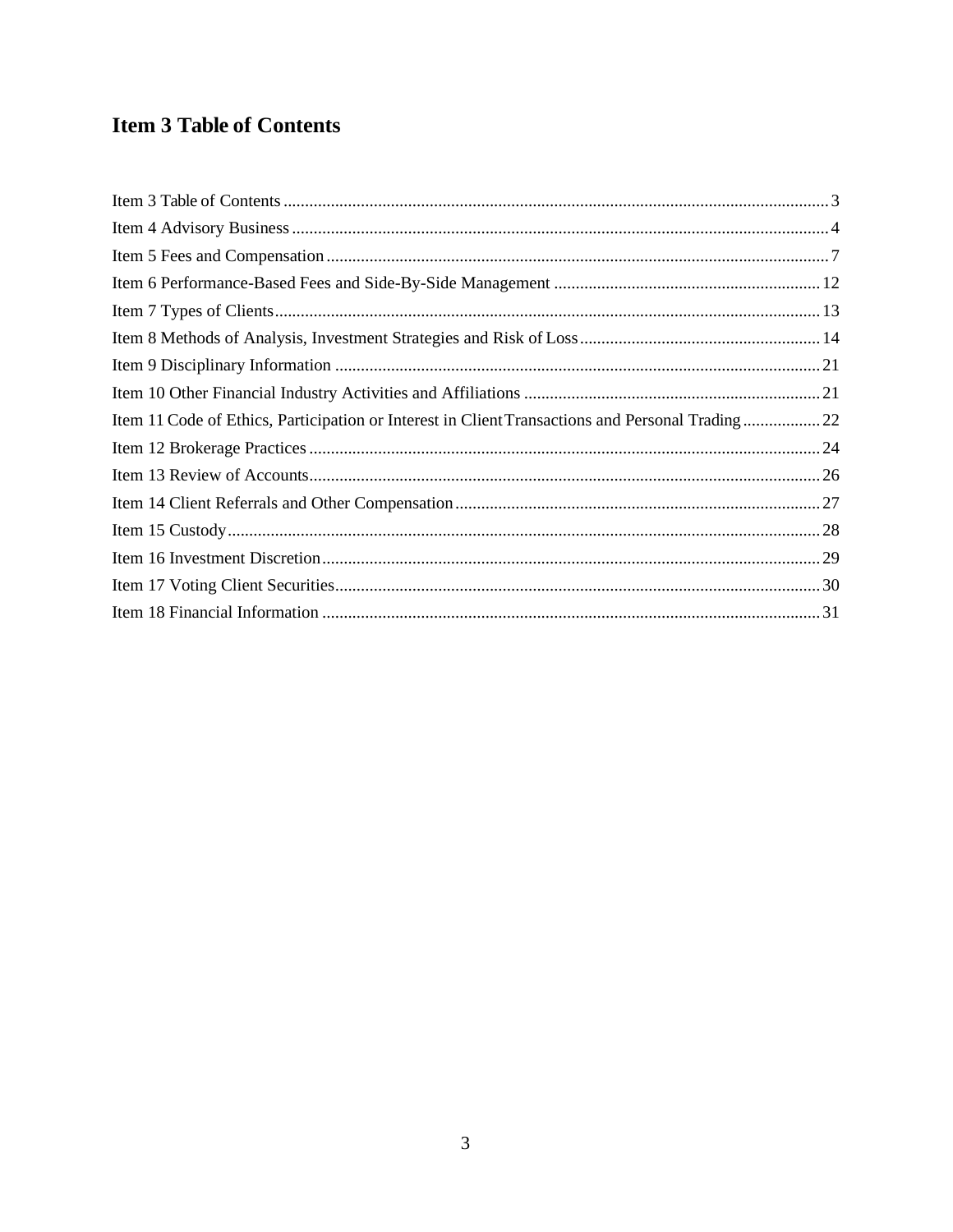## <span id="page-3-0"></span>**Item 4 Advisory Business**

Trent Capital Management, Inc. (hereinafter referred to as "Trent", "Trent Capital" or the "firm") is a fee-based SEC-registered investment adviser with its principal place of business located in Greensboro, NC. Trent was founded in 1987. Listed below are the firm's principal shareholders (i.e., those individuals and/or entities controlling 25% or more of this company).

- David Michael Labiak, President, Chief Investment Officer, Chief Financial Officer & Chief Compliance Officer
- Robert Vernon May, Vice President
- James Folds, Director of Corporate Development
- William Charles Thacker Jr., Director of Benefit PlanAssets

### *Types of Services*

We offer the following advisory services to our clients:

## **INVESTMENT SUPERVISORY SERVICES INDIVIDUAL PORTFOLIO MANAGEMENT**

Our firm provides investment management services to clients based on their individual needs. Through personal discussions in which a client's goals and objectives are determined based on a client's particular circumstances, we develop a client's personal investment policy and create and manage a portfolio based on that policy. During our data gathering process, we determine the client's individual objectives, time horizons, risk tolerance, and liquidity needs. As appropriate, we also review and discuss a client's prior investment history, as well as family composition and background. This allows us to better determine the appropriate asset allocation for each individual client, be it a focus on growth, income, growth and income, capital preservation and the like.

Our investment management services are offered on a discretionary or non-discretionary basis. Clients may impose reasonable restrictions on investing in certain securities, types of securities, or industry sectors by advising us of such restrictions.

Our investment recommendations are not limited to any specific product or service offered by a broker-dealer or insurance company and will generally include advice regarding, but not limited to, the following securities:

- Exchange-listed securities;
- Securities traded over-the-counter: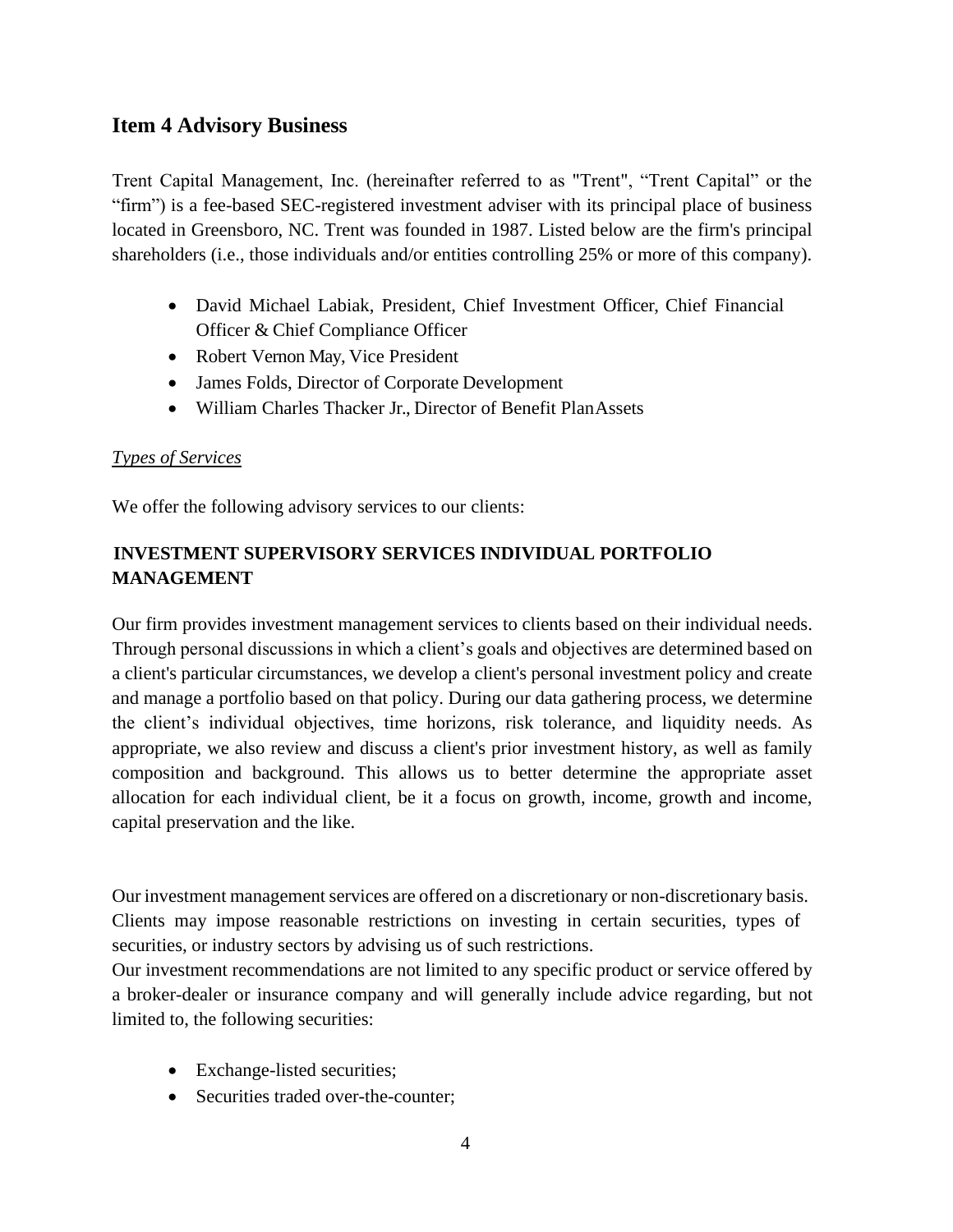- Foreign issuers;
- Warrants;
- Corporate debt securities (other than commercial paper);
- Commercial paper;
- Certificates of deposit;
- Municipal securities;
- Mutual fund shares;
- United States governmental securities;
- Government Agency securities;
- Exchange-traded funds ("ETFs"); and
- Private funds.

Because some types of investments involve certain additional degrees of risk, they will only be implemented/recommended when we believe it is consistent with the client's stated investment objectives, tolerance for risk, liquidity and suitability.

### *Qualified Retirement Plans*

Trent also provides corporate clients with Qualified Retirement Plan design, financial and compliance consulting as well as selection of mutual fund assets. The services provided by Trent to Qualified Retirement Plans includes, but is not limited to:

- The development of a written investment policy statement.
- Conducting due diligence is selecting the mutual funds used as investments for plan participants.
- Regular monitoring of plan assets seeking to achieve maximum performance for plan participants saving for retirement and long-term financial security.
- Preparation of quarterly monitoring reports that compare plan funds to indices for each specific investment category and established percentile rankings of peer fund benchmarks in order to provide a basis of comparison for plan participants.

### *Pooled Investment Vehicles*

Trent also currently provides investment management services to a pooled investment vehicle (the "Fund") and may provide investment management services to other pooled investment vehicles in the future.

### **AMOUNT OF MANAGED ASSETS**

As of December 31, 2021, we were actively managing approximately \$116,974,581 of clients'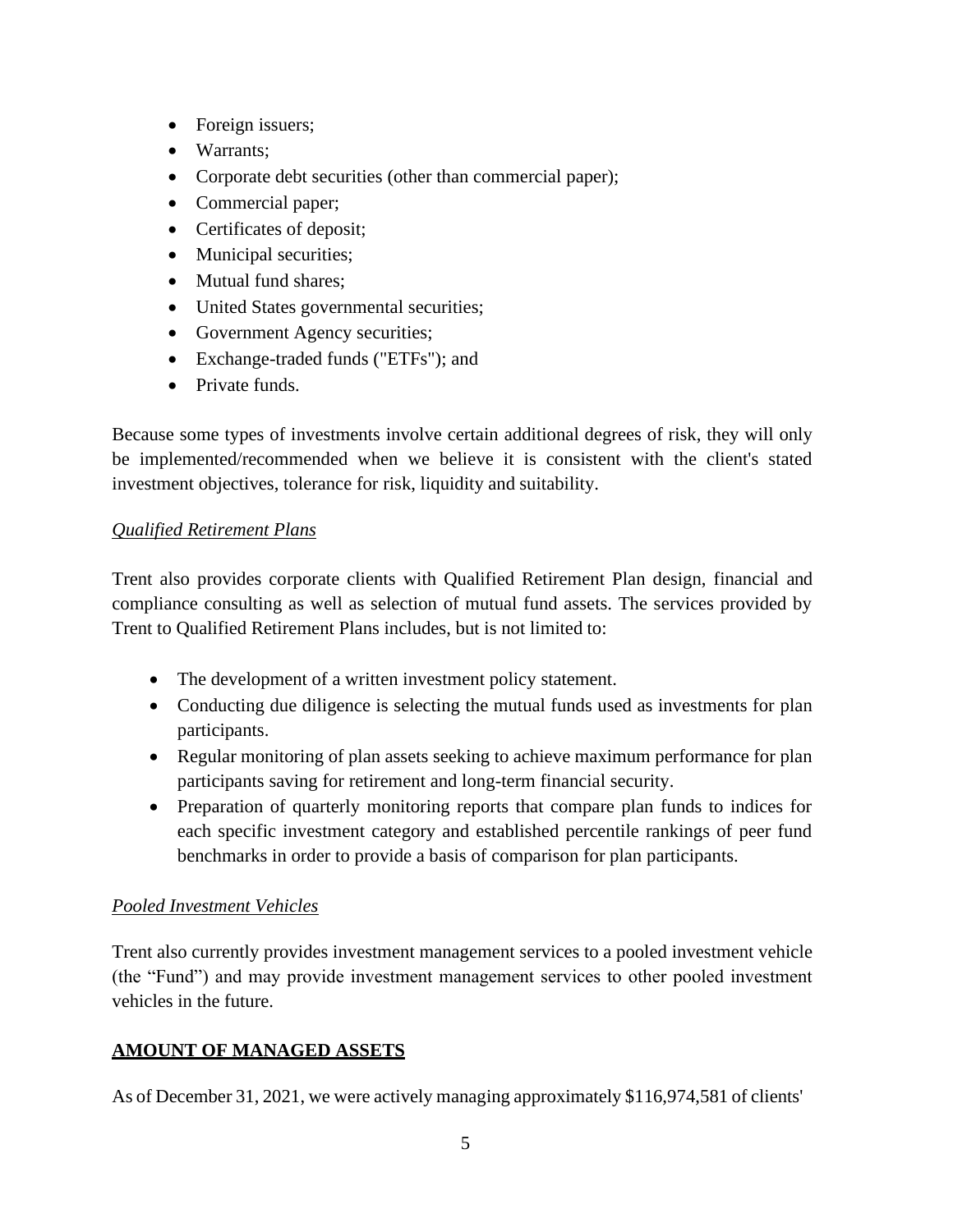assets on a discretionary basis and \$74,034,222 of clients' assets on a non-discretionary basis, totaling \$191,008,803 total assets managements.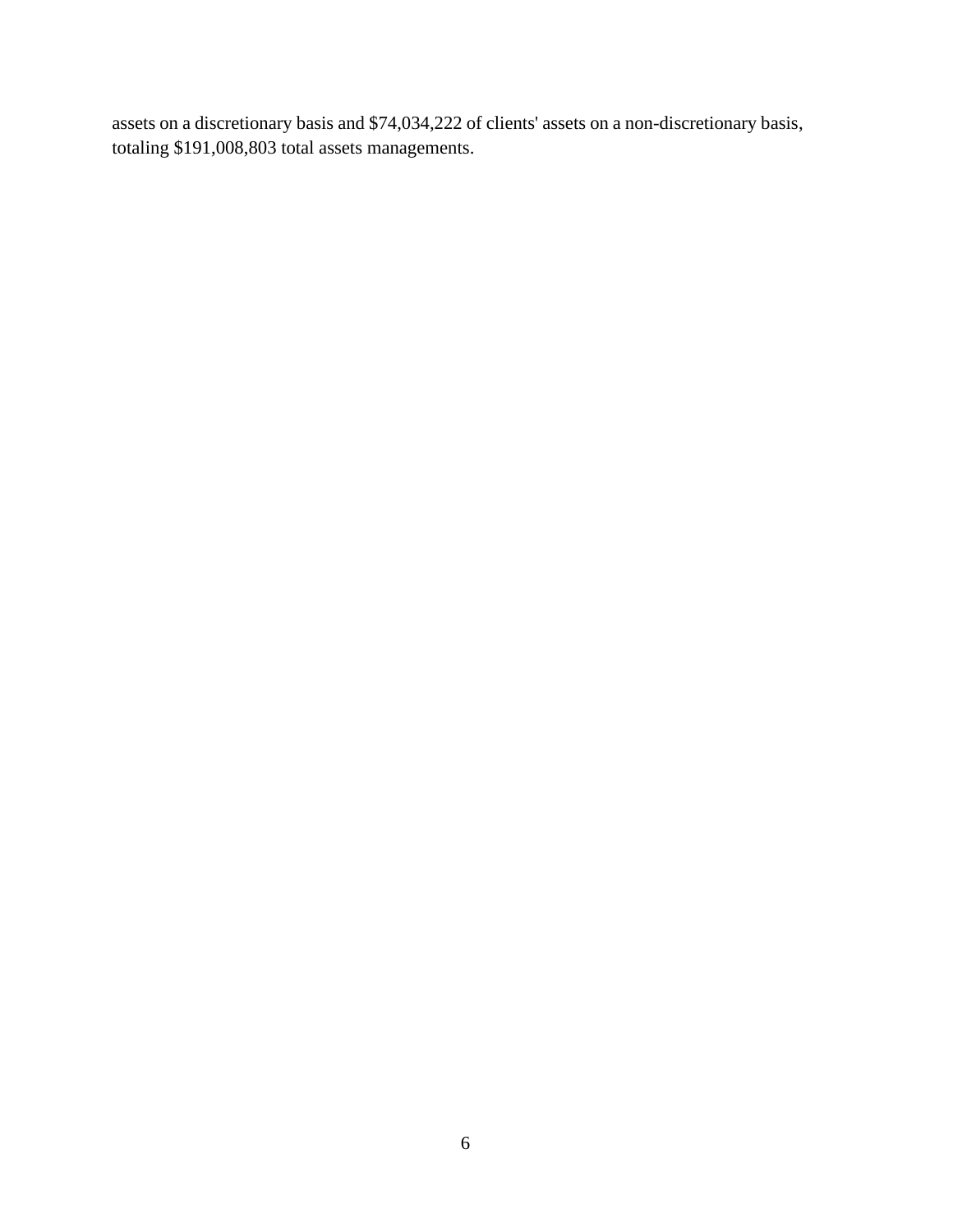### <span id="page-6-0"></span>**Item 5 Fees and Compensation**

### **INVESTMENT SUPERVISORY SERVICES INDIVIDUAL PORTFOLIO MANAGEMENT FEES**

#### *Individually Managed Accounts*

Trent's annual portfolio management fees for *Individually Managed Accounts* is based on a sliding scale that fluctuates based on the amount of assets under management. For accounts opened after April 1, 2007, the management fees are generally as follows:

|                   | <b>EQUITIES</b> | <b>BONDS</b> |
|-------------------|-----------------|--------------|
| First \$3,000,000 | 1.00%           | .500%        |
| Next \$3,000,000  | 0.85%           | .425%        |
| Next \$3,000,000  | 0.75%           | .375%        |
| Next \$3,000,000  | 0.60%           | .300%        |
| Next \$10,000,000 | 0.50%           | .250%        |

The fees will generally be calculated and charged, usually within 7-10 days, following each calendar quarter based upon the market value and composition of the account as of the end of the last day of the prior quarter, in arrears. Clients have the option to have our quarterly fees deducted from their account, or to be invoiced and paid separately. Clients typically inform Trent Capital of their election at the time the Individually Managed Account Agreement is signed. Any account holding less than 20% bonds/fixed income securities will be treated as an Equity account.

Significant deposits and withdrawals during a calendar quarter may cause fees to be prorated, at Trent's sole discretion. Depending upon the nature and level of services provided to the client, fees may be negotiated. Multiple account breakpoints will be applied to clients/relationships whose combined assets are above the breakpoints listed above. Client fees will be refunded via a credit against the account for any errors or miscalculations.

Clients may also be charged additional fees for special services rendered. Such services might include, but not be limited to, engaging a third-party consultant such as a CPA, tax attorney, estate planning attorney and financial planner. All fees charged by such third-party consultants are separate from, and in addition to, the fees payable to Trent Capital and are borne solely by the client.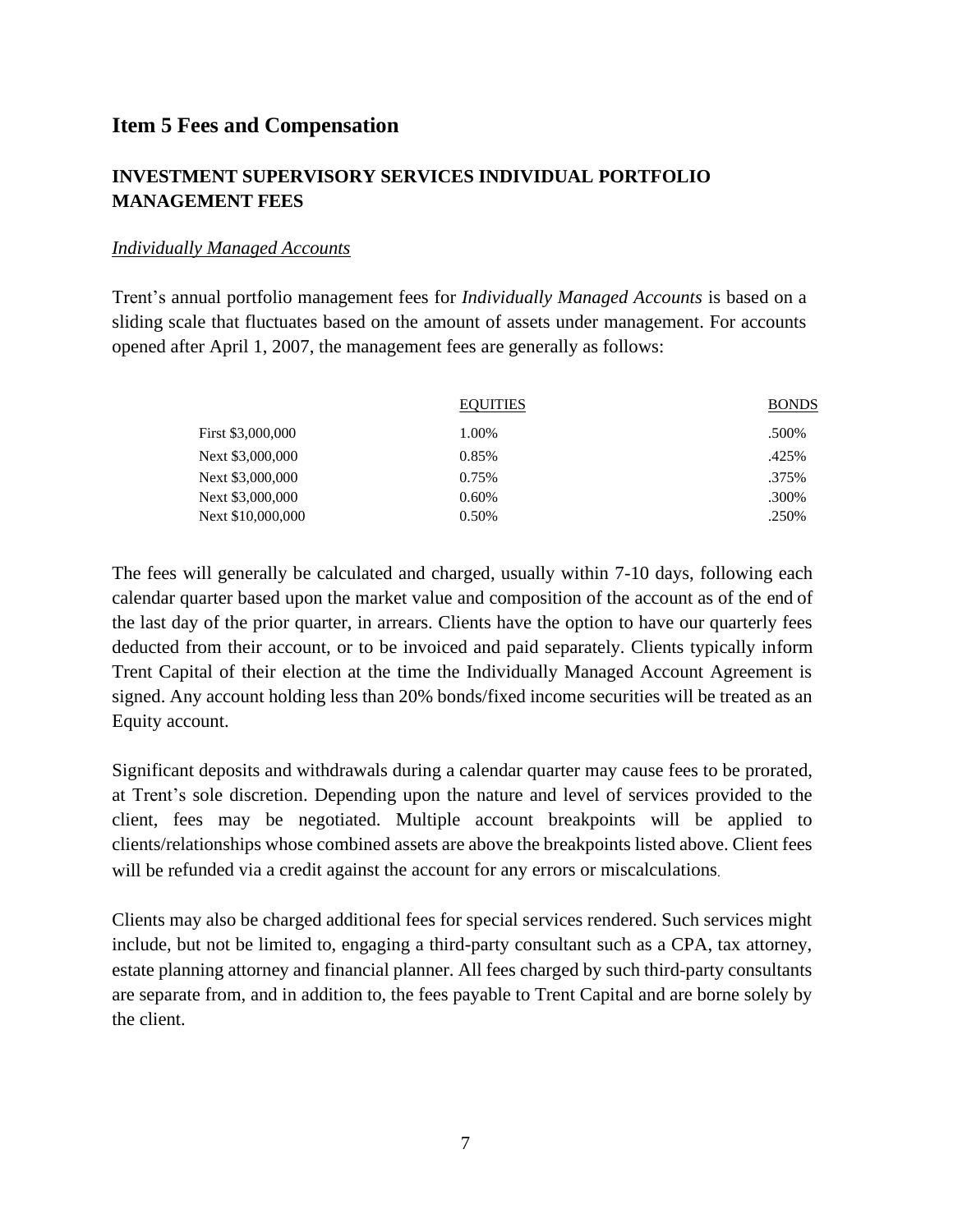#### The schedule for accounts opened prior to April 1, 2007, is as follows:

|                   | <b>EQUITIES</b> | <b>BONDS</b> |
|-------------------|-----------------|--------------|
| First \$1,000,000 | 1.00%           | .500%        |
| Next \$3,000,000  | 0.75%           | .375%        |
| Next \$3,000,000  | 0.60%           | .300%        |
| Next \$3,000,000  | 0.50%           | .250%        |
| Next \$10,000,000 | 0.40%           | .200%        |

#### *Qualified Retirement Plans*

The fees charged for investment supervisory services for participant-directed *Qualified Retirement Plans* (a "Plan") are as follows:

### **For participant-directed plans starting at \$1,000,000.00 or less in assets, the fee is:**

1% (100 basis points, or 0.01) per annum, to be paid quarterly at the rate of ¼ of 1% (25 basis points, or 0.0025). When aggregate assets in these plans exceed \$1 million, assets in excess of the first \$1 million will be charged at the rate of  $\frac{1}{2}$  of 1% (50 basis points, or 0.0050), to be paid quarterly at the rate of ¼ of ½% (12.5 basis points or 0.00125).

#### **For participant-directed plans starting at more than \$1,000,000.00 in assets, the fee is:**

- From:  $$1MM$  to  $$10MM = 50$  basis points (0.0050) per annum paid out quarterly at 12.5 basis points (0.001250).
- From:  $$10MM$  to  $$20MM = 35$  basis points (0.0035) per annum paid out quarterly at 8.75 basis points (0.000875).
- From; \$20MM and above  $= 25$  basis points (0.0025) per annum paid out quarterly at 6.25
- $\bullet$  basis points (0.000625).

This fee includes not only the fees for Investment Advisory Services, but also includes fees for Trent's written acceptance and obligation to act as Co-Fiduciary alongside the Client/Plan Sponsor. Trent Capital neither receives nor will take other forms of compensation for services rendered to retirement plan clients for these services. Trent Capital will cause the Plan's Custodian to direct all 12-b1 fees, which are a part of each Mutual Fund's Expense Ratio, back into the Plan's Trust. Plan Sponsors may then use these fees as they see fit. Plan Sponsors have the option to have the quarterly fee deducted from the plan assets or to be billed separately.

This schedule reflects annual fees to be paid for the investment advice and selection of various types of investment funds under management held in Retirement Plan Accounts of similar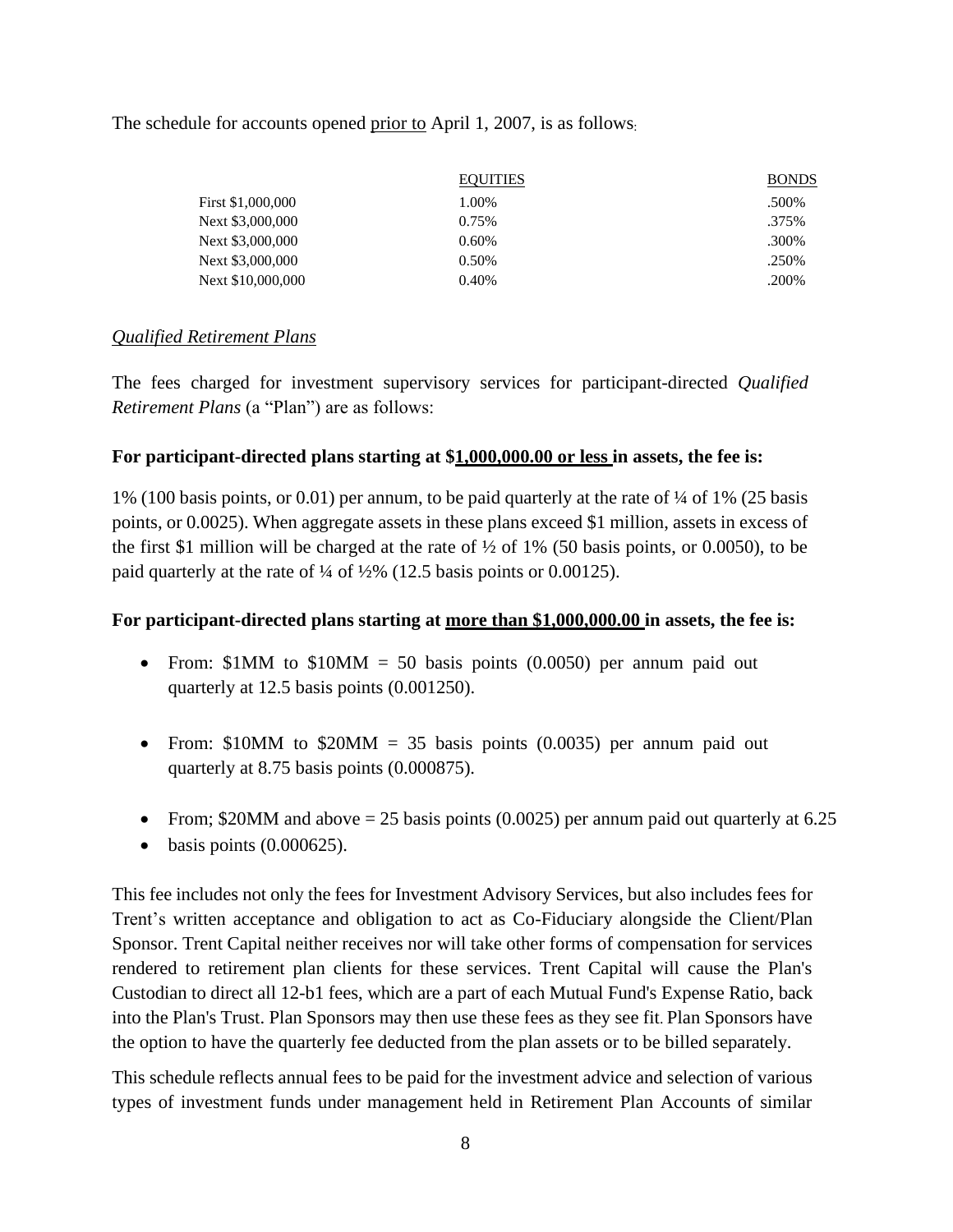design. This stated fee will be calculated based upon the market value of the account on the last day of the prior quarter (i.e., "in arrears"). Additionally, other fees may be charged for "special services" rendered by Trent Capital as requested by the Client/Plan Sponsor. Such services might include, but not be limited to, engaging a third-party consultant such as a CPA, tax attorney, estate planning attorney, financial planner or ERISA expert. All fees charged by such third-party consultants are separate from, and in addition to, the fees payable to Trent Capital and are borne solely by the client.

All fees received by Trent Capital are to be fully disclosed within the Plan's Form 5500. Depending upon the nature and level of services provided to the client, fees may be negotiated.

#### *Pooled Investment Vehicles*

Trent's Fund clients are typically charged two types of fees. These fees are a quarterly management fee and an annual performance fee. The quarterly management fee is a specified percentage of the net asset value of the Fund, payable based on the market value of the account at the end of the prior quarter (i.e., in arrears). The performance fee, if any, is a specified percentage based upon the increase in the market value of the account at the end of the calendar year compared to the highest ending account balance at the end of previous calendar years. Each year's performance fee, if any, is paid by the Fund based upon the performance results as of December 31 of each year. Performance fees paid will be in compliance with Rule 205-3 of the Investment Advisers Act of 1940.

The information contained in this Item 5 is only a summary of the fees payable to Trent from its Fund client and is qualified in its entirety by the Funds' private placement memorandum and other governing documents (the "Offering Documents"). Investors in the Fund are urged to refer to the Fund's Offering Documents for a complete understanding of how Trent Capital is compensated for its advisory services to the Fund, and the other fees and costs associated with an investment in the Fund.

#### **GENERAL INFORMATION**

#### *Additional Fees and Expenses*

In addition to the fees discussed above, clients may also be subject to other fees and expenses, such as, but not limited to, prime broker charges, interest on margin accounts, borrowing charges on securities sold short, wire transfer and electronic fund transfer fees, fees and taxes on brokerage accounts and securities transactions, fees and expenses charged by custodians and imposed by broker dealers, including, but not limited to, any transaction charges imposed by a broker dealer with which an independent investment manager effects transactions for the client's account(s), and other charges related to account and asset management. Please refer to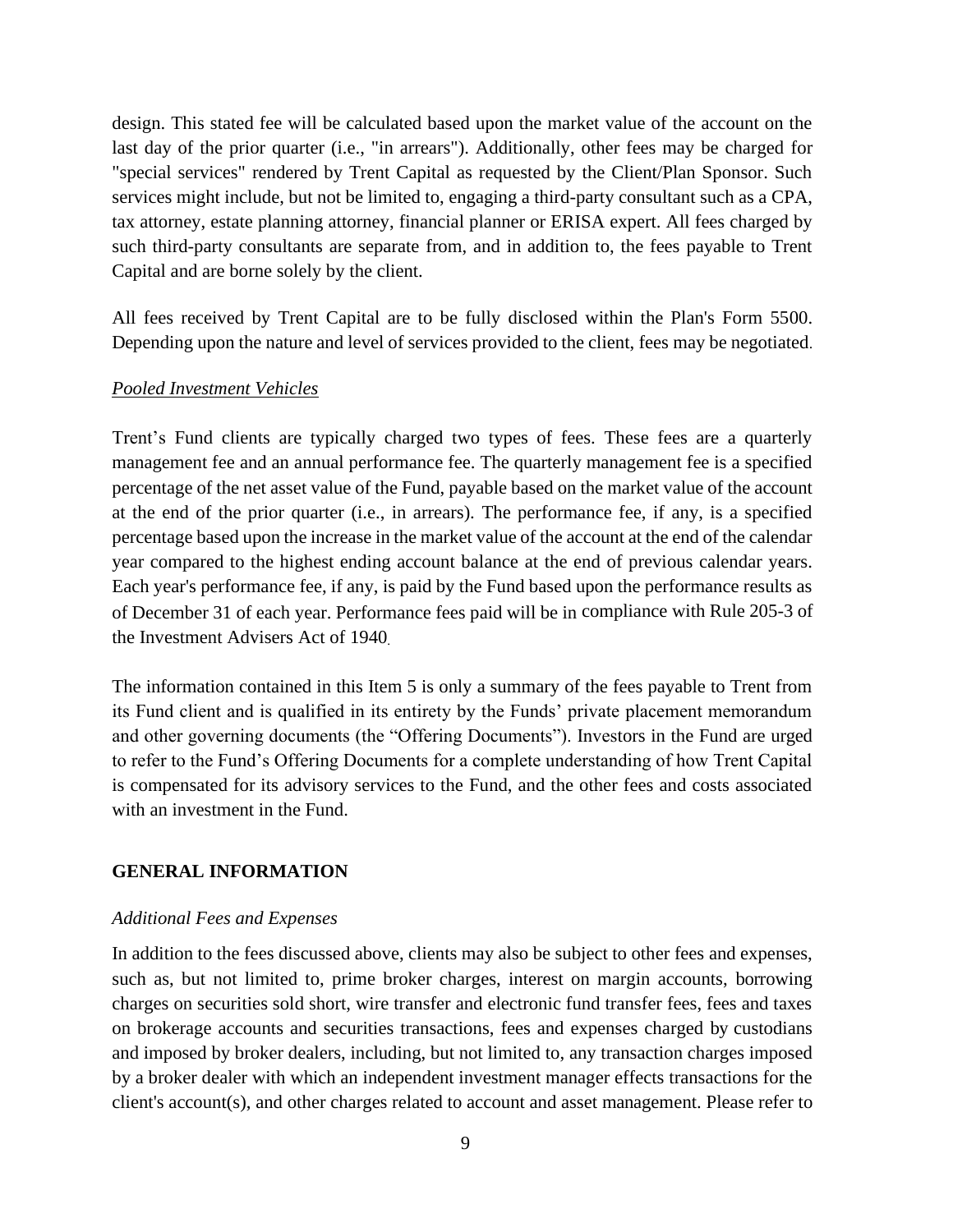the "Brokerage Practices" section (Item 12) of this Form ADV Part 2A for additional information.

### *Limited Negotiability of Advisory Fees*

Although Trent has established the aforementioned fee schedule(s), we retain the discretion to negotiate fees on a client-by-client basis. Client facts, circumstances and needs are considered in determining the fee charged to clients. These include, but are not limited to, the complexity of the client's objectives, assets to be placed under management, anticipated future additional assets; related accounts; portfolio style, account composition, reports, among other factors. The specific annual fee schedule is identified in the contract between TrentCapital and each particular client.

We may group certain related client accounts for the purposes of achieving the minimum account size requirements and determining the annualized fee.

Though not generally available to our advisory clients, discounts may be offered to family members and friends of associated persons of our firm.

### *Termination of the Advisory Relationship*

Agreements with clients, other than the Fund, may be amended at any time by written instrument in a manner that is mutually agreed upon by the client and Trent Capital. These Agreements may be terminated by either Trent or the client at any time upon written or verbal no- tice. This Agreement may not be assigned without the parties' consent. Upon termination of any account, any unpaid fees will be invoiced on a pro-rated basis according to the number of days remaining in the applicable billing period.

The relationship between the Fund and Trent may be terminated in accordance with the terms of the Fund's Offering Documents.

### *Mutual Fund Fees*

All fees paid to Trent for investment advisory services are separate and distinct from, and are in addition to, the fees and expenses charged by mutual funds (the "funds") and/or ETFs to their shareholders. These fees and expenses are described in each fund's prospectus. These fees will generally include a management fee, other fund expenses, and a possible distribution fee. If the fund also imposes sales charges, a client may pay an initial or deferred sales charge. A client could invest in a mutual fund directly, without our services. In that case, the client would not receive the services provided by our firm which are designed, among other things, to assist the client in determining which mutual fund or funds are most appropriate to each client's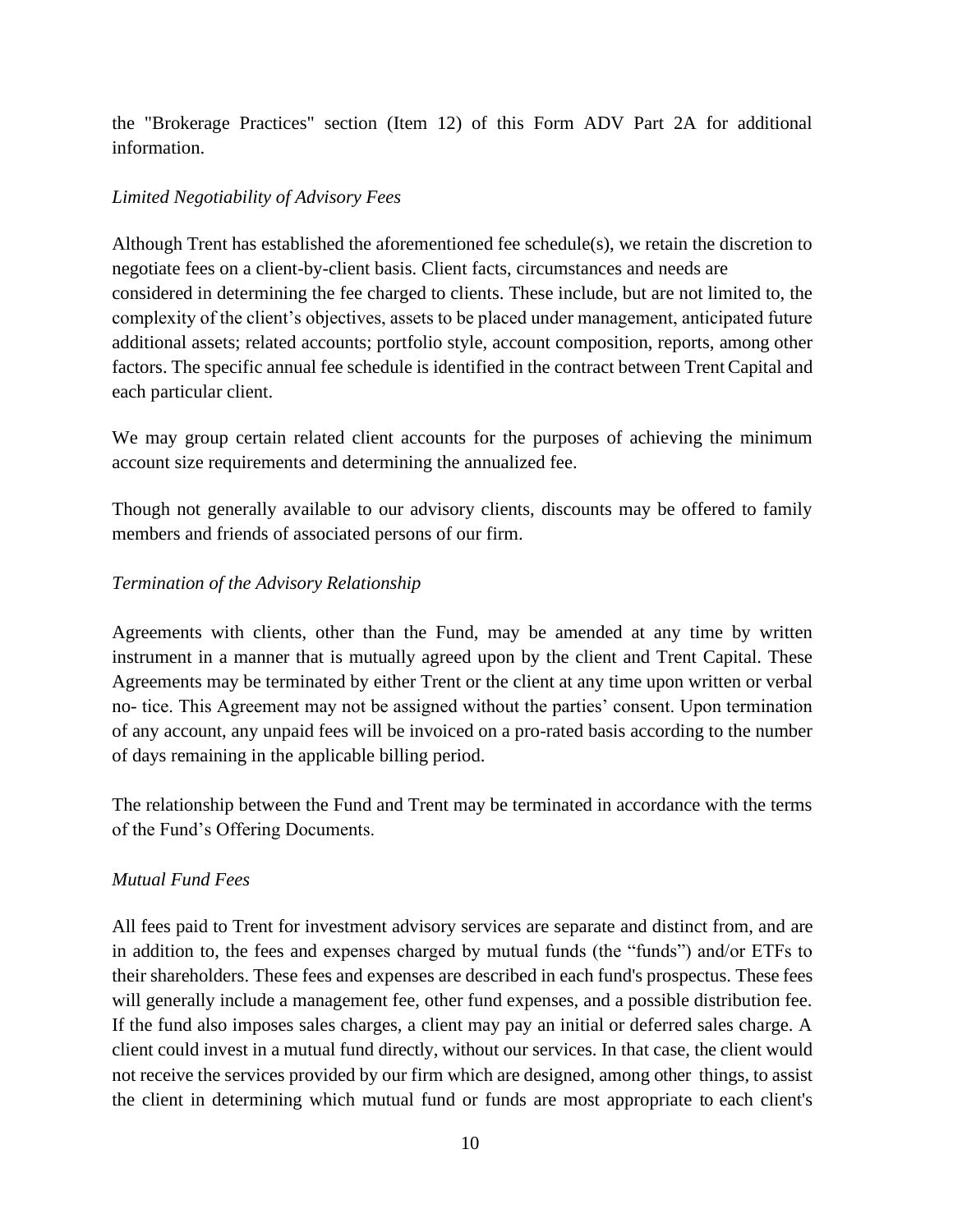financial condition and objectives. Accordingly, the client should review both the fees charged by the funds and our fees to fully understand the total amount of fees to be paid by the client and to thereby evaluate the advisory services being provided.

#### *Grandfathering of Minimum Account Requirements*

Pre-existing advisory clients are subject to Trent's minimum account requirements and advisory fees in effect at the time the client entered into the advisory relationship. Therefore, our firm's minimum account requirements and fees will differ among our clients.

#### *ERISA Accounts*

Trent is deemed to be a fiduciary to advisory clients that are employee benefit plans or individual retirement accounts ("IRAs") pursuant to the Employee Retirement Income and Securities Act ("ERISA"), and regulations under the Internal Revenue Code of 1986 (the "Code"), respectively. As such, our firm is subject to specific duties and obligations under ERISA and the Code that include among other things, restrictions concerning certain forms of compensation. To avoid engaging in prohibited transactions, Trent may only charge fees for investment advice about products for which our firm and/or our related persons do not receive any commissions or 12b-1 fees, or conversely, investment advice about products for which our firm and/or our related persons receive commissions or 12b-1 fees, however, only when such fees are used to offset Trent's advisory fees.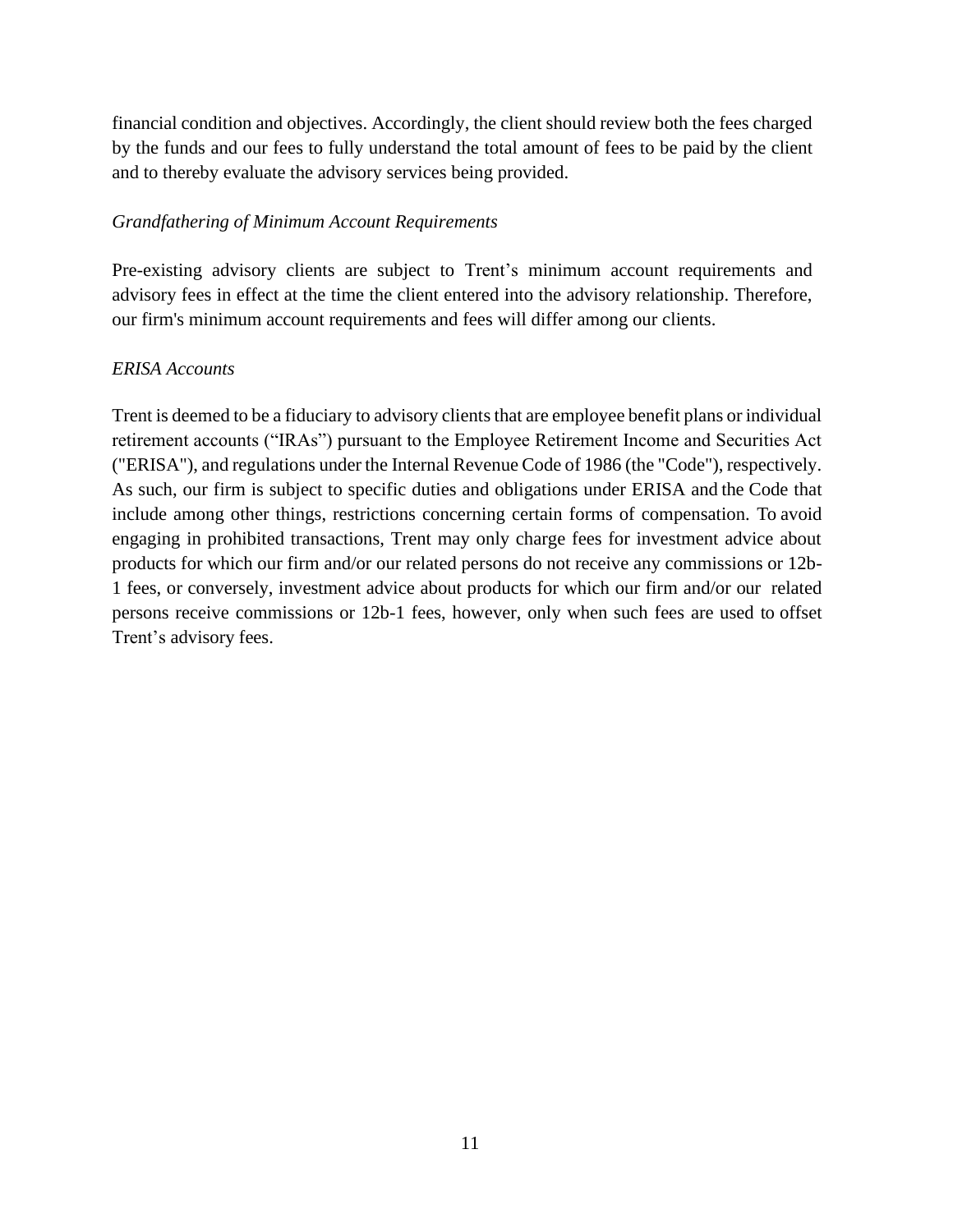## <span id="page-11-0"></span>**Item 6 Performance-Based Fees and Side-By-Side Management**

### **PERFORMANCE-BASED FEES**

As we disclosed in Item 5 of this Brochure, private fund clients are charged two types of fees. These fees consist of a quarterly management fee, discussed under Item 4 above, and an annual performance fee. The performance fee is a percentage based upon the increase in the market value of the investment account at the end of the calendar year compared to the highest ending account balance at the end of any previous calendar year, in accordance with the terms contained in the Fund's Offering Documents. Each year's performance fee, if any, is paid by the Fund based upon the performance results as of December 31 of that year. Performance fees paid will be in compliance with Rule 205-3 of the Investment Advisers Act of 1940.

In cases where the same security may be owned by both individual accounts and the Fund (i.e., side-by-side management), a conflict of interest may exist in regards to the allocation of securities. To avoid this conflict, Trent either allocates the entire trade across all accounts so that each client, including the Fund, receive the same price and commission per share (see Item 12 regarding Brokerage Practices) or Trent enters and allocates all client trades prior to placing trades in the Fund. Trent uses reasonable efforts to ensure that the Fund does not receive preferential treatment over other client accounts.

Clients should be aware that this type of fee arrangement may create an incentive for Trent to make more speculative investments for such clients or increase Trent's focus on short-term profits, rather than focusing on long-term capital appreciation, which could expose such clients to additional levels of risk than would exist if such a fee structure were not in place.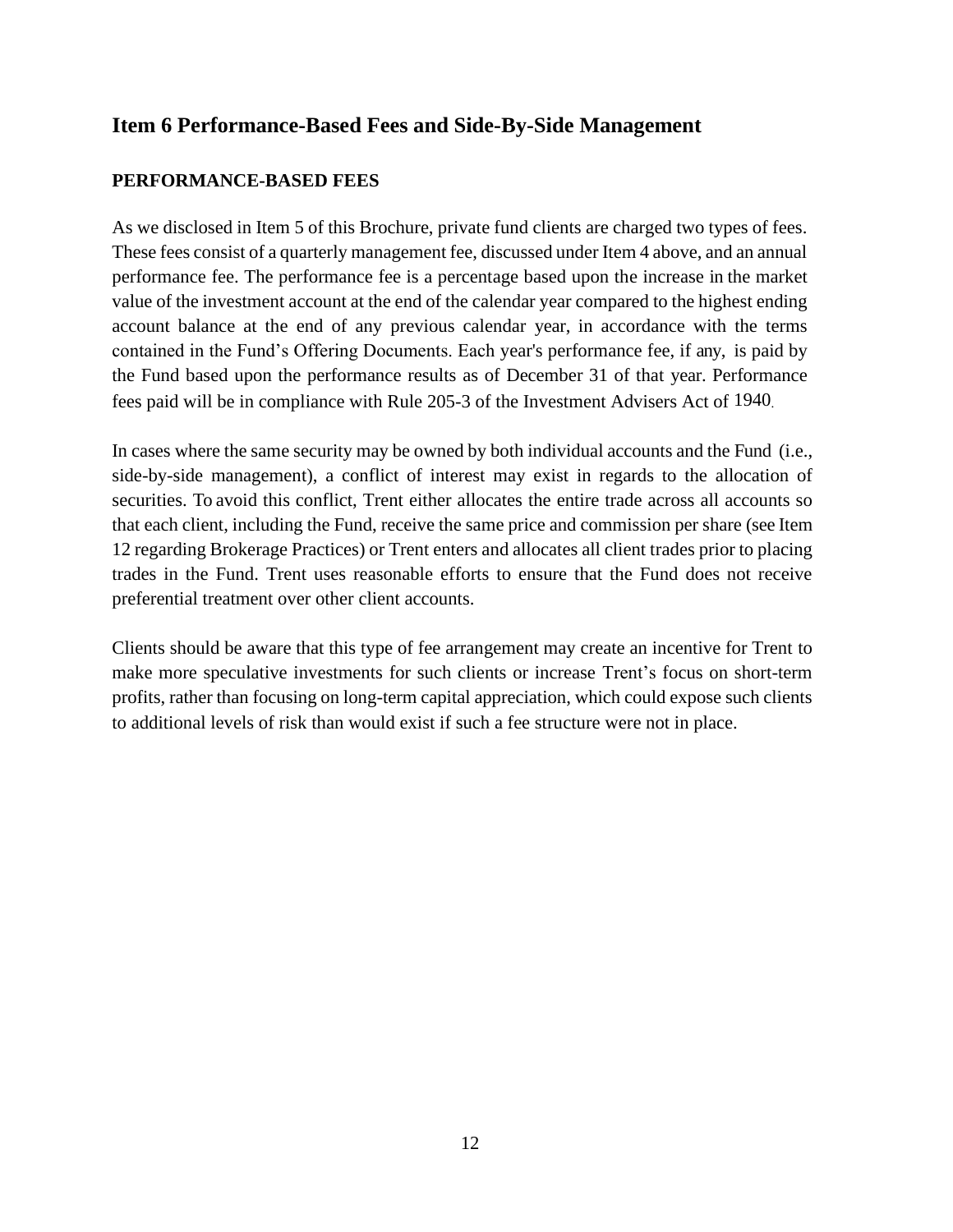# <span id="page-12-0"></span>**Item 7 Types of Clients**

Trent provides advisory services to the following types of clients:

- Individuals (other than high net worth individuals);
- High net worth individuals;
- Pension and profit sharing plans (other than plan participants);
- Charitable organizations;
- Corporations or other businesses not listed above; and
- Other entities such as Limited Partnerships, Limited Liability Companies and Qualified Retirement Plans.

Trent generally imposes a minimum account requirement of \$100,000, which may be waived in its sole discretion. Trent does not impose any minimum account requirements on Fund clients, however, the Fund may impose minimum account requirements on their investors and/or require them to satisfy certain suitability standards.

As previously disclosed in Item 5, pre-existing advisory clients are subject to the initial minimum account requirements and advisory fees that were in effect at the time we entered into the advisory relationship with them, which are based on the nature of the service(s) being provided. For a more detailed understanding of those requirements, please review the disclosures provided under each applicable service.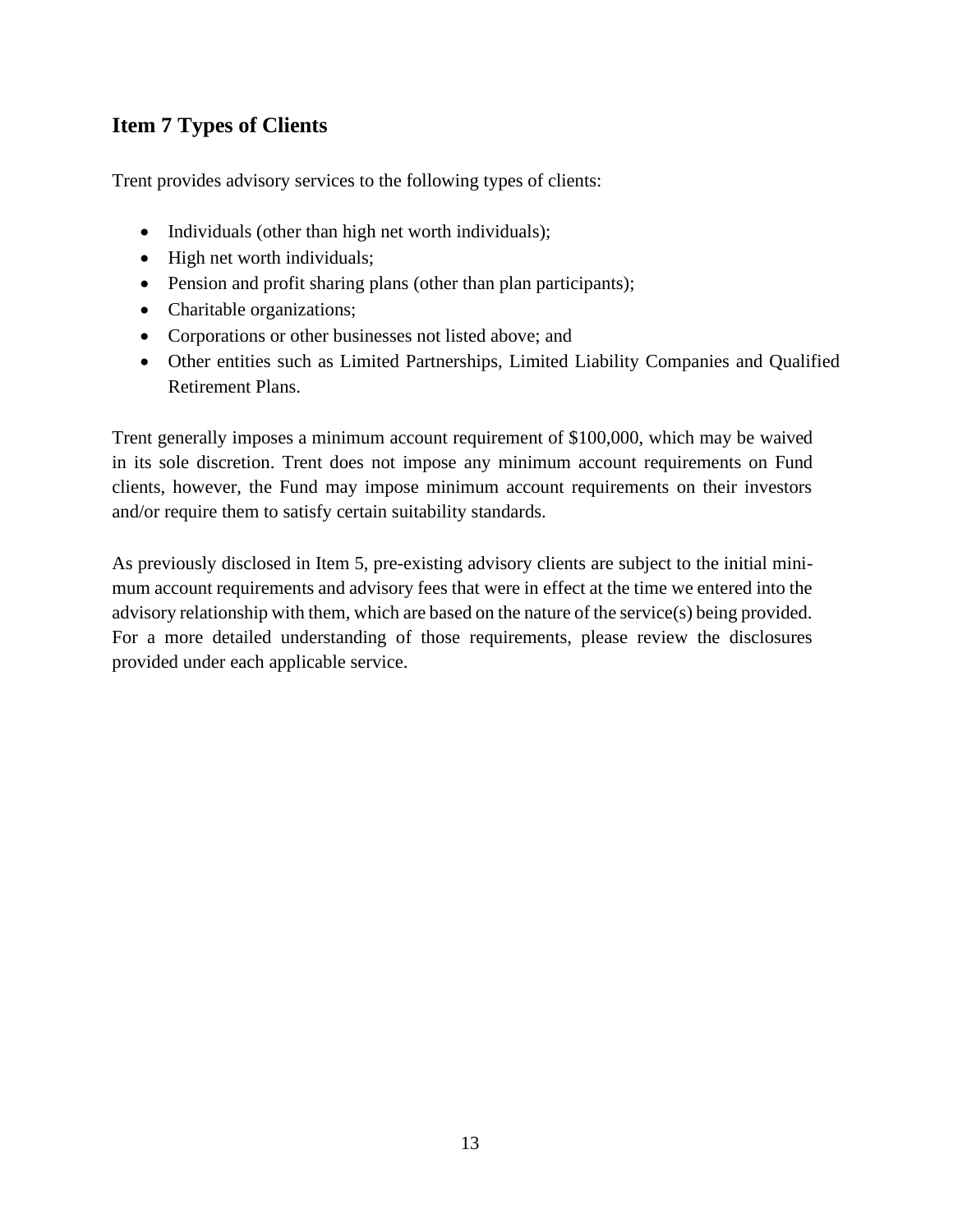## <span id="page-13-0"></span>**Item 8 Methods of Analysis, Investment Strategies and Risk of Loss**

### **METHODS OF ANALYSIS**

We generally use the following methods of analysis in formulating our investment advice and/ or in managing client assets:

#### *Fundamental Analysis*

Trent adheres to disciplined investment parameters. As value managers, our portfolios include investments in undervalued companies, often when the companies are out of favor or simply overlooked. Our investment philosophy is not concerned with short-term fluctuations of market price. Instead, Trent believes that, in the long run, value wins out.

Trent follows a bottom-up approach by selecting stocks and bonds on an individual basis. The portfolio managers look for strong, attractive businesses offered at reasonable prices based on Trent valuation metrics and parameters. We approach an investment as a business owner rather than as a market timer who focuses on momentum or market projections. Trent looks for investments that are of a low risk nature, but could potentially lead to high rewards in the long run. The types of companies include:

- Companies with dominant market share, high returns on assets, strong discretionary cash flows and good franchise characteristics.
- Stable companies that are minimally affected by outside forces beyond their control including competition, commodity pricing, technological obsolescence, overcapacity and politics.
- Companies that stay in the same business year after year and do not depend on constant change for continued success (i.e. companies that do not have to constantly reinvent thewheel).
- Companies that are able to reinvest cash flow at high reinvestment rates to strengthen their positions in the marketplace and to increase value for stockholders.
- Undervalued companies that have strong long-term businesses but are being offered at low price/earnings ratios relative to market averages because they are out of favor due to some short-term consideration.
- Well understood businesses: Trent understands what the companies do today and, more importantly, how they can continue being successful in the future.

#### **FIXED INCOME**

Fixed income accounts include U.S. Treasury and government agency obligations and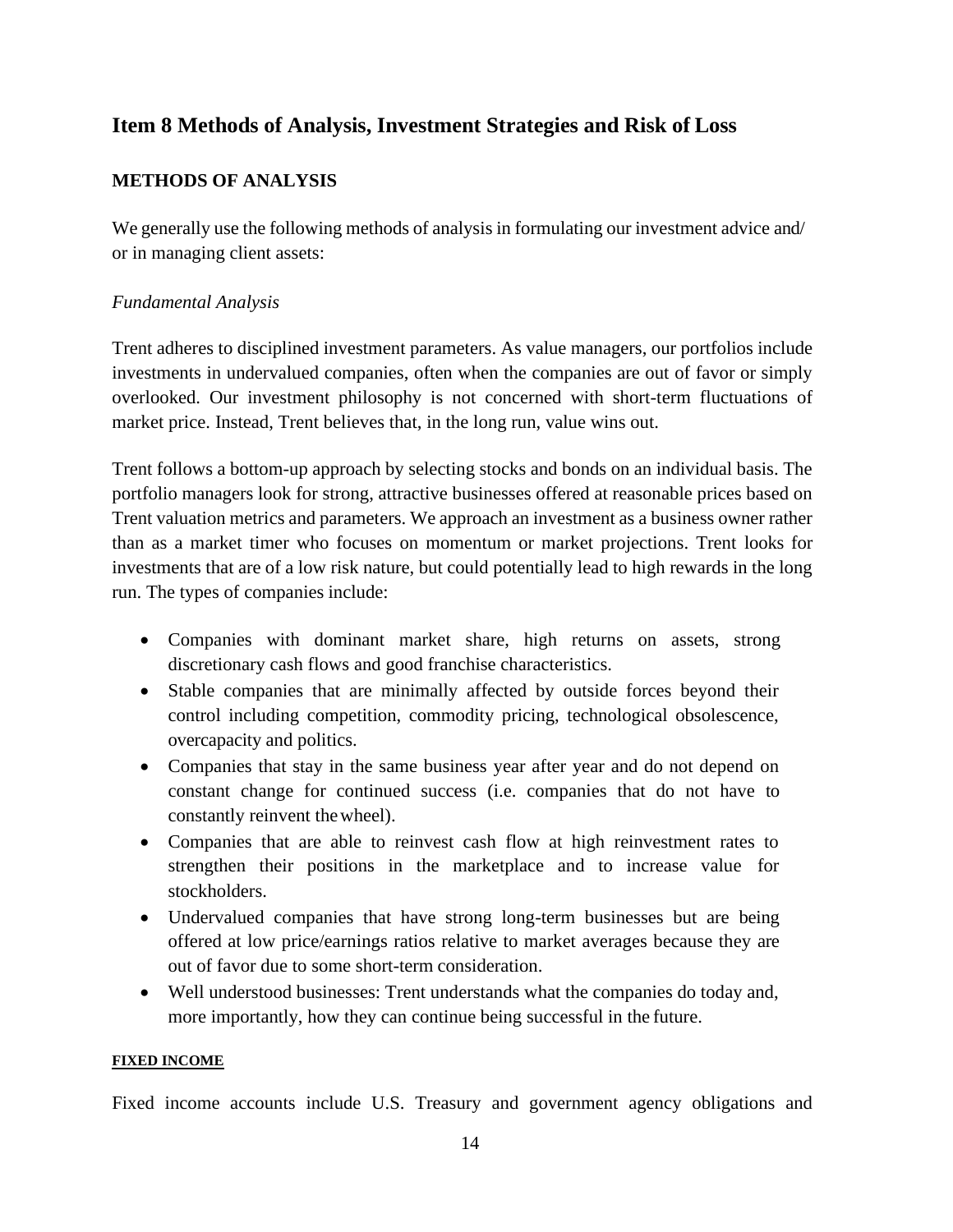corporate and municipal bonds. Our goal is to generate a competitive rate of return while emphasizing security of principal. We accomplish this by:

- Assessing interest rates of Treasury, government agency, mortgage-backed, corporate and municipal issues.
- Analyzing interest rate spreads between similar and different rated investment grade fixed income securities.
- Evaluating the quality of the business and financial soundness of companies issuing fixed income securities.
- Appraising call protection, redemption and/or convertible features of fixed income securities under consideration.
- Assessing duration, average life, premium, discount and/or zero-coupon aspects of securities under consideration. Comparing interest rate spreads among similarly rated taxable and tax-exempt issues.
- Analyzing the yield curve (steep, flat or inverted) as to where the most satisfactory return is in relation to short, intermediate and long-term yields.
- Reviewing income tax implications of investing in taxable or tax-exempt issues.

Fundamental analysis does not attempt to anticipate market movements. This presents a potential risk, as the price of a security can move up or down along with the overall market regardless of the economic and financial factors considered in evaluating the stock.

### *Technical Analysis*

While not part of our overriding investment philosophy, we may analyze past market movements and apply that analysis to the present in an attempt to recognize recurring patterns of investor behavior and potentially predict future price movement.

Technical analysis does not consider the underlying financial condition of a particular company. This presents the risk that a poorly managed or financially unsound company may underperform regardless of market movement and past performance trends are no guarantee of future results.

### *Cyclical Analysis*

In this type of technical analysis, we may measure the movements of a particular stock against the overall market in an attempt to predict the price movement of the security. This presents a potential risk in that we may not accurately predict the price movement of securities. *Qualitative Analysis*

We subjectively evaluate non-quantifiable factors such as quality of management, labor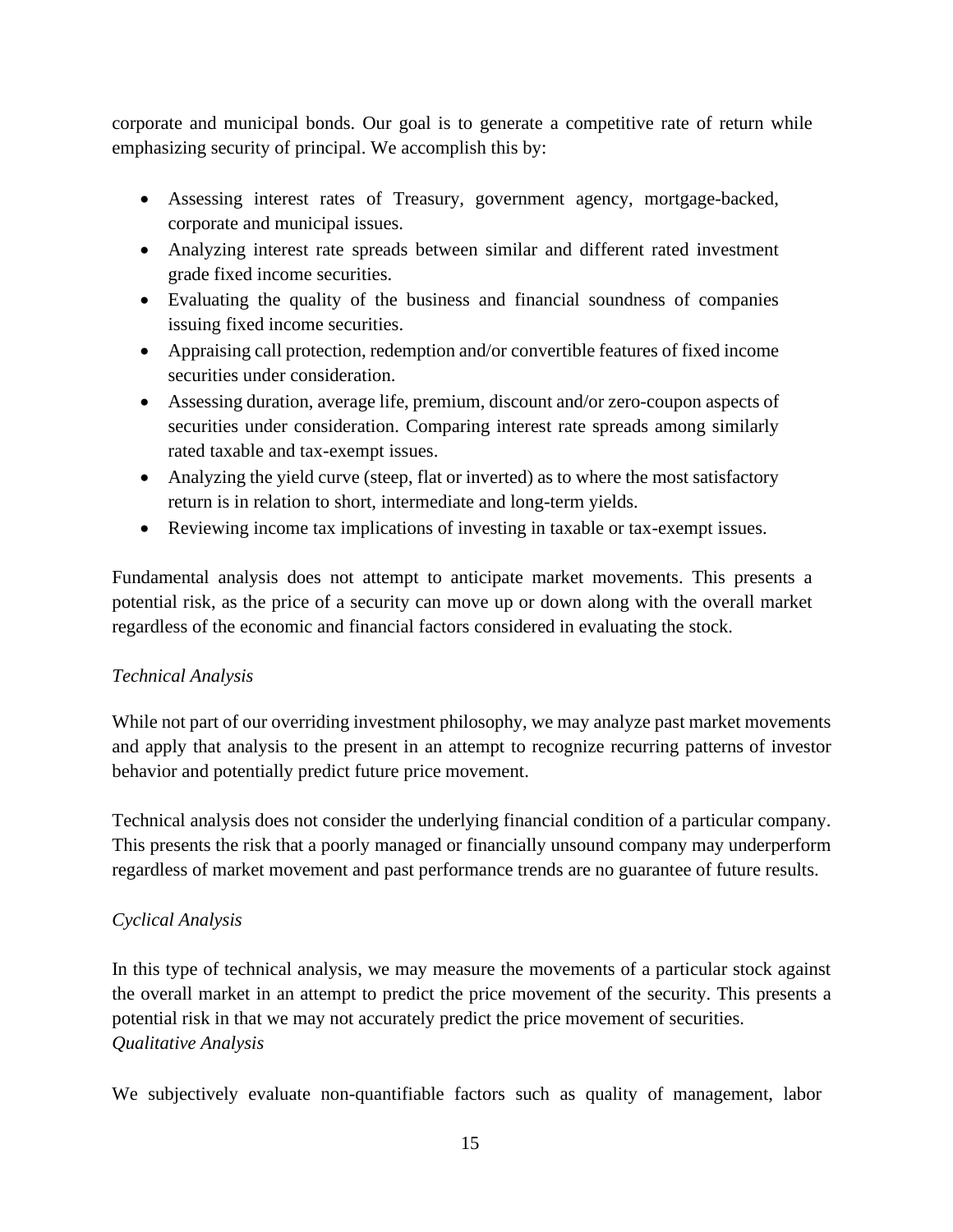relations, and strength of research and development factors not readily subject to measurement and predict changes to share price based on that data.

The risk in using qualitative analysis is that our subjective judgment may prove incorrect.

### *Risks for all forms of analysis*

Our securities analysis methods rely on the assumption that the companies whose securities we purchase and sell, the rating agencies that review these securities, and other publicly available sources of information about these securities, are providing accurate and unbiased data. While we are alert to indications that data may be incorrect, there is always a risk that our analysis may be compromised by inaccurate or misleading information.

Other risk factors applicable to all forms of investment analysis include, but are not limited to, currency risk, call risk, credit risk, liquidity risk, inflation risk, interest rate risk, political risk, market risk, sentiment risk and other risks, which we may be unable to prepare against. Clients should be aware that investing in securities involves risk of loss, including the possible loss of your entire investment.

#### **POOLED INVESTMENT VEHICLES**

An investment in any pooled investment vehicle or Fund may be deemed a speculative investment and is designed for sophisticated investors who fully understand and are capable of bearing the risk of an investment in such Fund. No guarantee or representation is made that the Fund will achieve its investment objective or that investors will receive a return of their capital. Interests in a Fund will not be registered under the federal securities laws and their transfer will be limited under federal and state securities laws and under the terms of the governing documents of such Fund. There will be no public or private market in which Fund interests may be sold. Consequently, each investor should view any investment in a Fund as a long-term investment which it may not be able to liquidate for an indefinite period of time. Investors in any Fund should be prepared to bear the loss of their investment.

Trent's investment strategies and methods of analysis involve numerous risks, some of which are described below. Investors and prospective investors in any Fund should review the offering documents with respect to such Fund for a detailed description of the risks associated with an investment in such Fund.

Nature of Fund Investments. Most portfolio investments are highly illiquid, and there can be no assurances that a Fund will be able to realize a return on such investments in a timely manner or at attractive prices. As a result, investment in the Fund requires a long-term commitment, with no certainty of return. It is unlikely that there will be near-term cash flow available to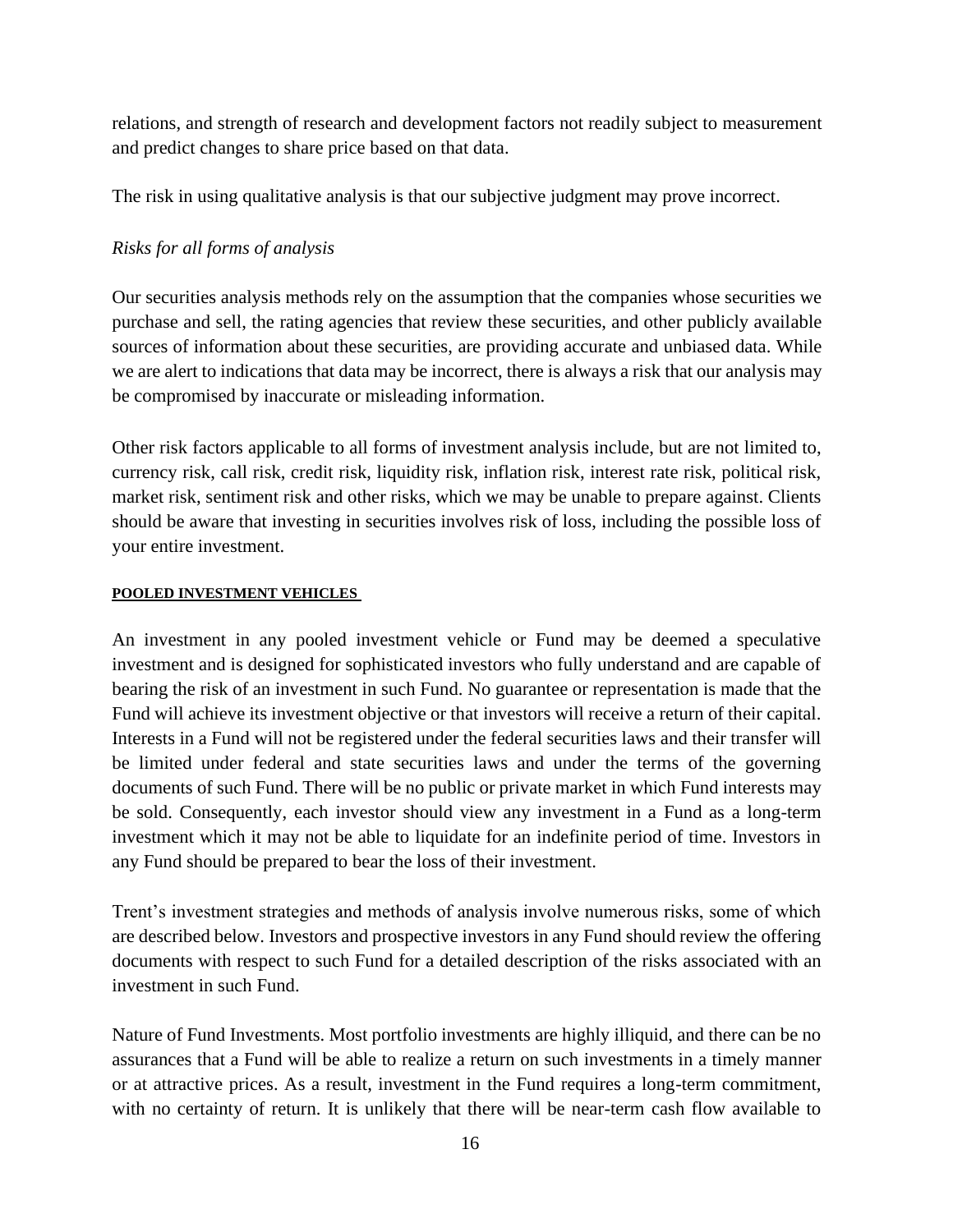investors. In some circumstances, Limited Partners may receive distributions in kind.

Borrowing. A Fund may use borrowing funds to finance portfolio investments. The use of borrowed funds may involve a high degree of financial risk. In addition, borrowings by a Fund would expose the Fund to interest rate risk, and it may be less likely to be profitable or meet its goals if interest rates increase. If the Fund does not receive sufficient cash flow from its investments to meet principal and interest payments on any such borrowings, then the Fund may need to dispose of its portfolio investments sooner or at a lower price than it otherwise would have in order to pay the debt.

Leverage. Certain portfolio investments may be in portfolio companies with significant levels of debt. In addition, a Fund may increase the leverage issued by the portfolio company as part of the purchase consideration. Although Trent will seek to use leverage in a prudent manner, the leveraged capital structure of portfolio companies increases the exposure of those companies to adverse economic factors such as rising interest rates, downturns in the economy or deterioration in the condition of the portfolio company or its industry.

Portfolio Company Projections. Trent will establish the capital structure of portfolio companies based on financial projections. These projections will be based upon certain assumptions and upon information provided by and judgments made by management of the relevant portfolio company. These projections will be only estimates of future results and, therefore, there can be no assurance that the projected results will be achieved. Actual results may vary significantly from the projections, and general economic conditions and other factors out of the control of the Manager may negatively impact the reliability of the financial projections.

Reliance on Management of Portfolio Companies. While it is the intent of Trent to invest in portfolio companies with proven operating management in place, there can be no assurance that such management will continue to operate successfully. Although Trent will monitor the performance of each investment, it will rely upon portfolio company management to operate the portfolio companies on a day-to-day basis.

Lack of Diversification. While, in general, Trent limited the amount of a Fund's capital invested in any one portfolio company, each Fund will only make a limited number of portfolio investments. As a result, the aggregate return may be substantially adversely affected by the unfavorable performance of even a single investment.

Difficulty of Locating Suitable Investments. Trent's success will depend on its ability to identify suitable portfolio investments, to negotiate and arrange the closing of appropriate transactions and to arrange the timely disposition of portfolio investments on favorable terms. There can be no assurances that there will be a sufficient number of suitable investment opportunities to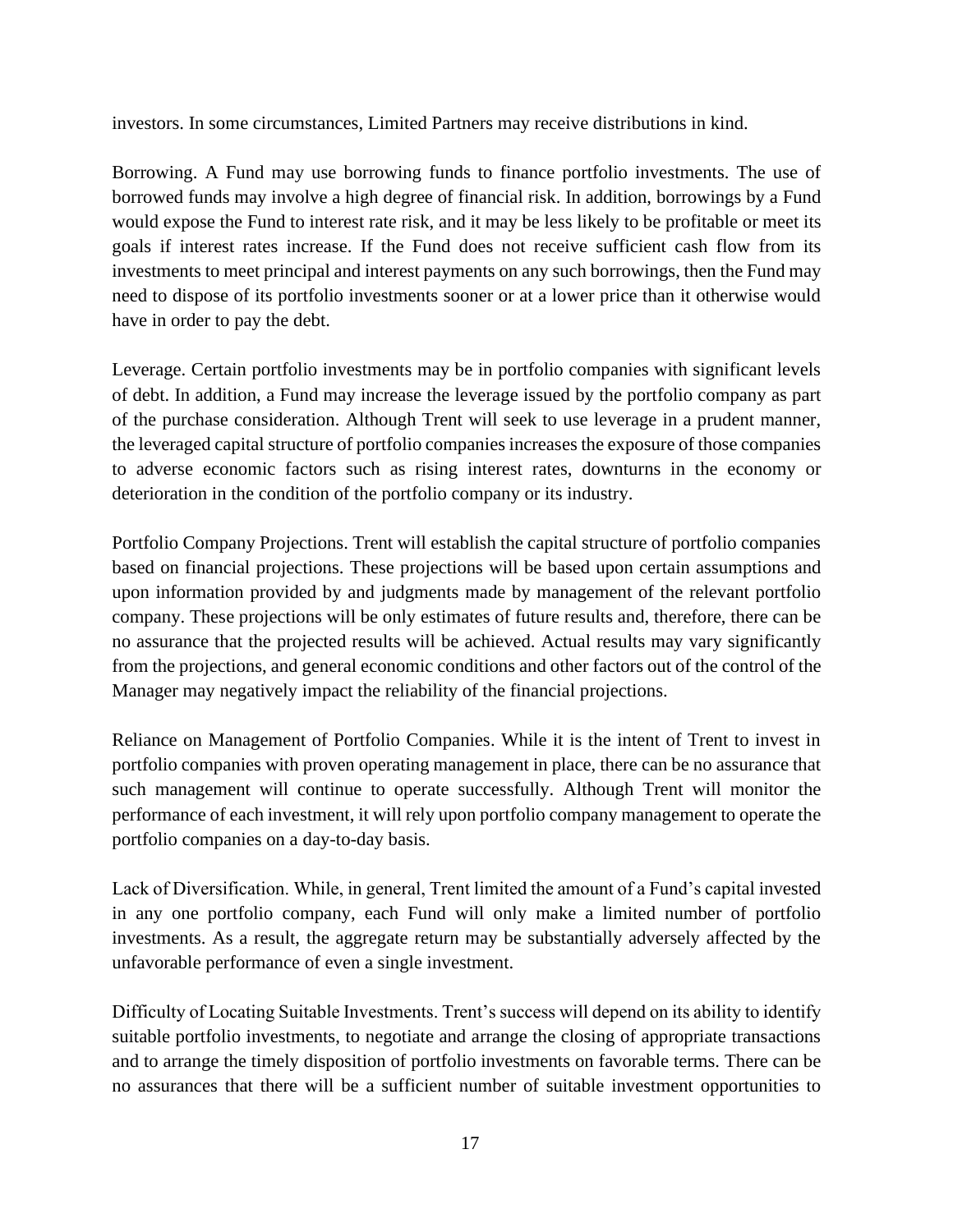enable a Fund to invest all of its Capital Commitments in opportunities that satisfy its investment objective, or that such investment opportunities will lead to completed investments. Identification of attractive investment opportunities generally will be subject to market conditions. Competition for such opportunities is expected to be substantial.

Dependence on Limited Staff. Trent's investment activities will depend to a large extent on the efforts, experience and expertise of its principals and limited staff. There can be no assurance that all of the principals and staff members will remain in the employ of Trent or otherwise continue to be able to carry on their duties. The loss of any of the principals' or any of the staff members' services could harm the Trent ability to realize its investment objectives and have a material adverse effect on its operations.

Risks Upon Disposition of Portfolio Investments. In connection with the disposition of a portfolio investment, Trent or the Fund may be required to make representations about the business and financial affairs of the portfolio company typical of those made in connection with the sale of any business, or may be responsible for the contents of disclosure documents under applicable securities laws. A Fund may also be required to indemnify the purchasers of such investment or underwriters to the extent that any such representations or disclosure documents turn out to be incorrect, inaccurate or misleading. These arrangements may result in contingent liabilities, which might ultimately have to be funded by investors.

### **INVESTMENT STRATEGIES**

We typically use the following strategies in managing client accounts, provided that such strategy or strategies are appropriate to the needs of the client and consistent with the client's investment objectives, risk tolerance, and time horizons, among other considerations.

### *Long-term purchases*

We typically purchase securities with the intention of holding them in the client's account for 3 to 5 years or longer. Typically, we employ this strategy when we believe the securities to becurrently undervalued.

Market conditions may vary from period to period, yet the core tenets of our investment discipline and approach remain the same. We start with the premise that stocks represent fractional ownership in real businesses. We seek to purchase durable businesses at value prices and hold them for the long term. We believe that owning shares of well-managed businesses with attractive reinvestment rates, purchased at reasonable valuations and held for years to allow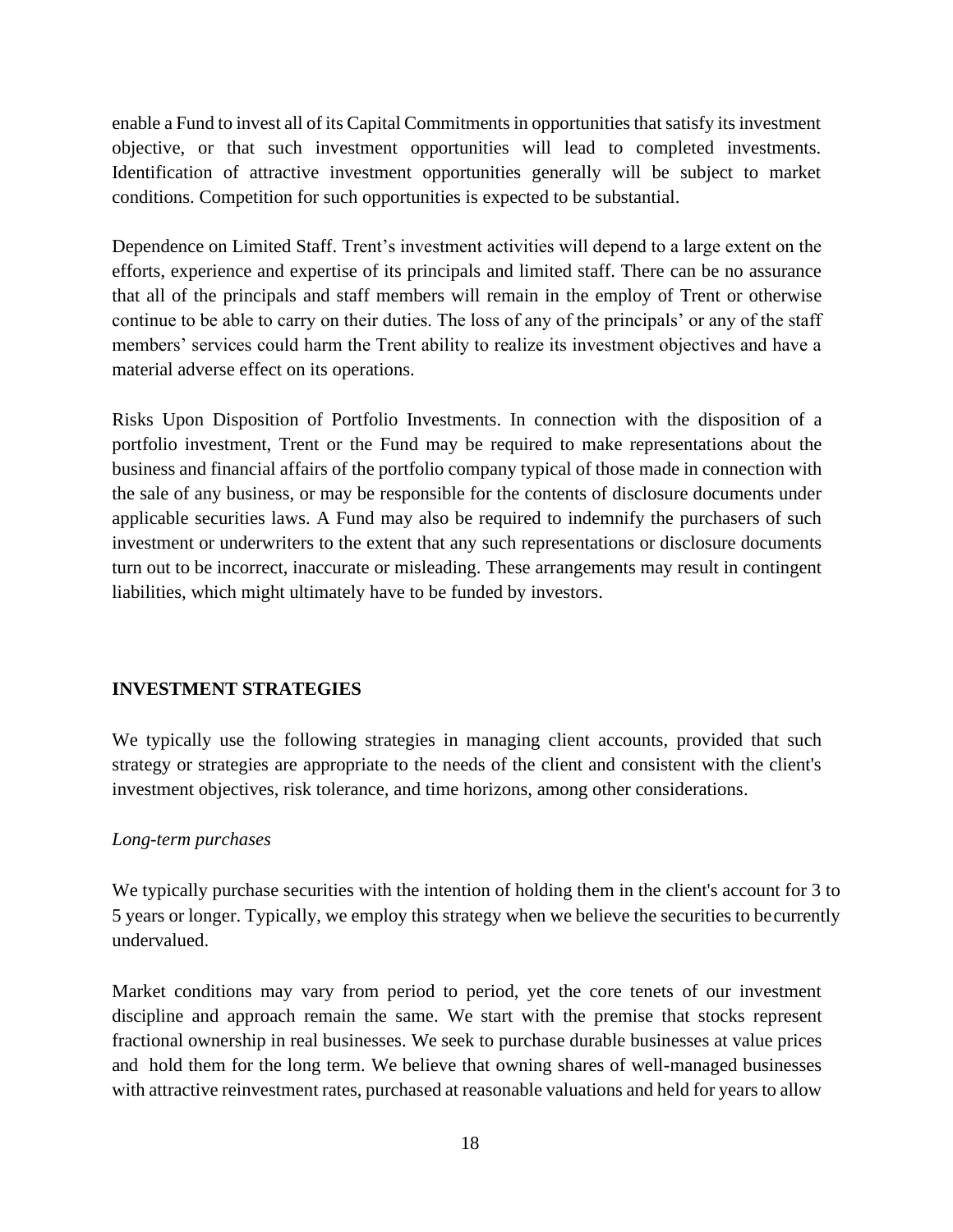the power of compounding to work, is a reliable method for building capital over long investment horizons.

By definition, owning shares of companies for years or even decades means that some, perhaps all, of our investments will traverse rough patches along the way, whether they are specific to a company, an industry or the broader market. We know in advance that we are going to own businesses in periods of rising interest rates, falling interest rates, inflation, disinflation, a weak dollar, a strong dollar, and so forth. Therefore, before we purchase shares of a company, we weigh carefully whether we think the business can withstand inevitable changes in addition to considering the likelihood that the business can grow earnings power, and therefore intrinsic worth, over full cycles. Then, company-by-company, we set out to build a durable, all-weather portfolio of businesses that can compound over the long term.

A risk in a long-term purchase strategy is that by holding the security for this length of time, we may not take advantage of short-term gains that could be profitable to a client. Moreover, if our predictions are incorrect, a security may decline sharply in value before we make the decision to sell.

### *Short-term purchases*

While rarely utilizing this strategy, we may purchase securities with the idea of selling them within a relatively short time, typically a year or less. We do this in an attempt to take advantage of conditions that we believe will soon result in a price swing in the securities we purchase.

### *Risk of Loss*

Securities investments are not guaranteed and clients may lose money on their investments. We ask that each client work with us to help us understand his or her particular tolerance for risk.

Active strategies undertaken by Trent may entail additional risk due to greater frequency transactions. As such, active strategies may involve additional brokerage charges, transaction costs and taxes. In addition, strategies that include private investment funds entail greater risk as these offerings have limited regulatory oversight, have less liquidity and depend on the due diligence undertaken by the investment adviser.

### *Epidemics, Pandemics, Outbreaks of Disease and Public Health Issues*

Our business activities could be materially adversely affected by pandemics, epidemics and outbreaks of disease in Asia, Europe, North America and/or globally or regionally, such as COVID-19, Ebola, H1N1 flu, H7N9 flu, H5N1 flu, Severe Acute Respiratory Syndrome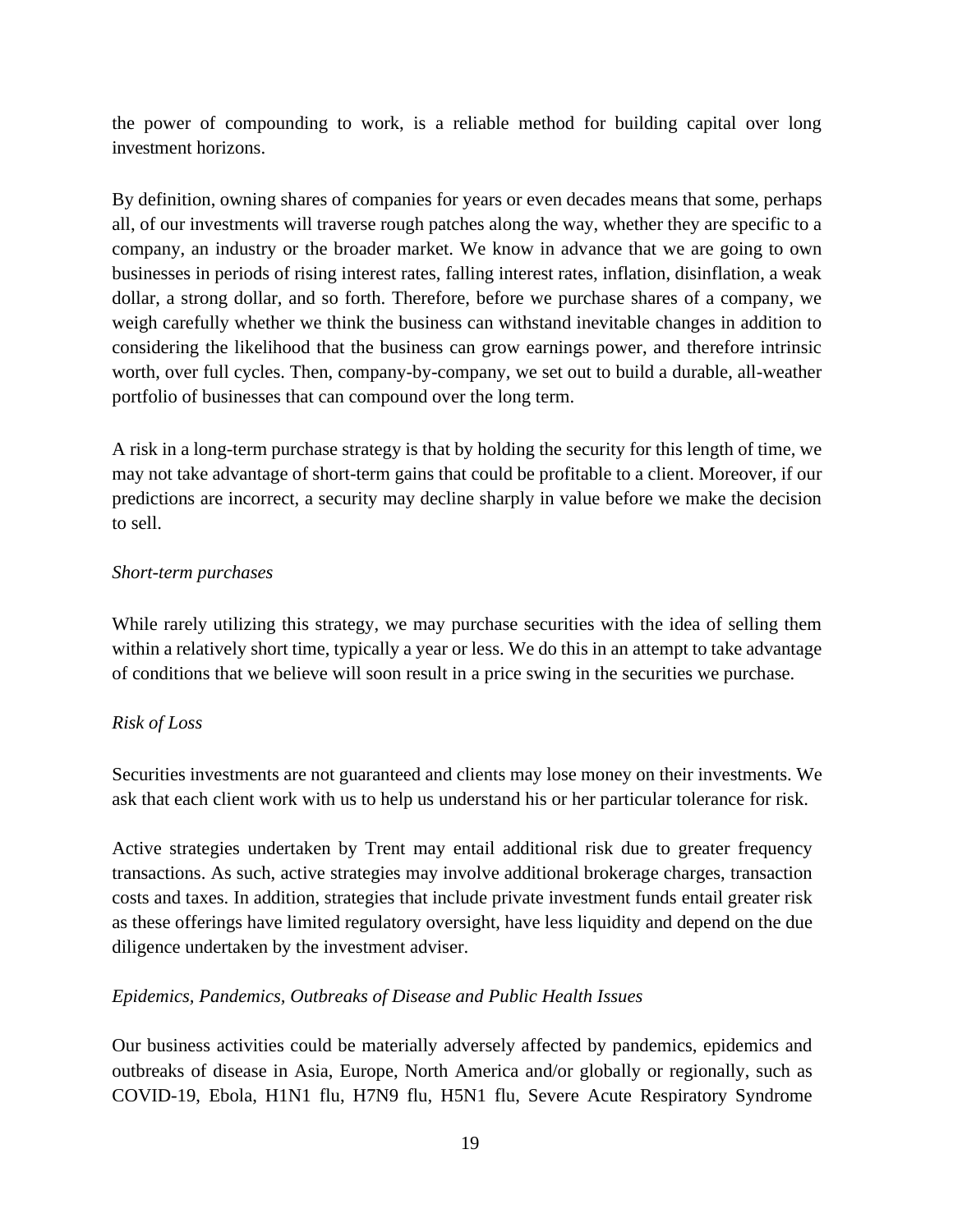(SARS), and/or other epidemics, pandemics, outbreaks of disease, viruses and/or public health issues. Specifically, COVID-19 has spread (and is currently spreading) rapidly around the world since its initial emergence in China in December 2019 and has severely negatively affected (and may continue to materially adversely affect) the global economy and equity markets (including, in particular, equity markets in Asia, Europe and the United States). Although the long-term effects or consequences of COVID-19 and/or other epidemics, pandemics and outbreaks of disease cannot currently be predicted, previous occurrences of other pandemics, epidemics and other outbreaks of disease, such as H5N1 flu, H1N1 flu, SARS and the Spanish flu, had a material adverse effect on the economies and markets of those countries and regions in which they were most prevalent. Any occurrence or recurrence (or continued spread) of an outbreak of any kind of epidemic, communicable disease or virus or major public health issue could cause a slowdown in the levels of economic activity generally (or cause the global economy to enter into a recession or depression), which would adversely affect the business, financial condition and operations of the Adviser. Should these or other major public health issues, including pandemics, arise or spread farther (or continue to spread or materially impact the day to day lives of persons around the globe), the Adviser could be adversely affected by more stringent travel restrictions, additional limitations on the Adviser's operations or business and/or governmental actions limiting the movement of people between regions and other activities or operations (or to otherwise stop the spread or continued spread of any disease or outbreak).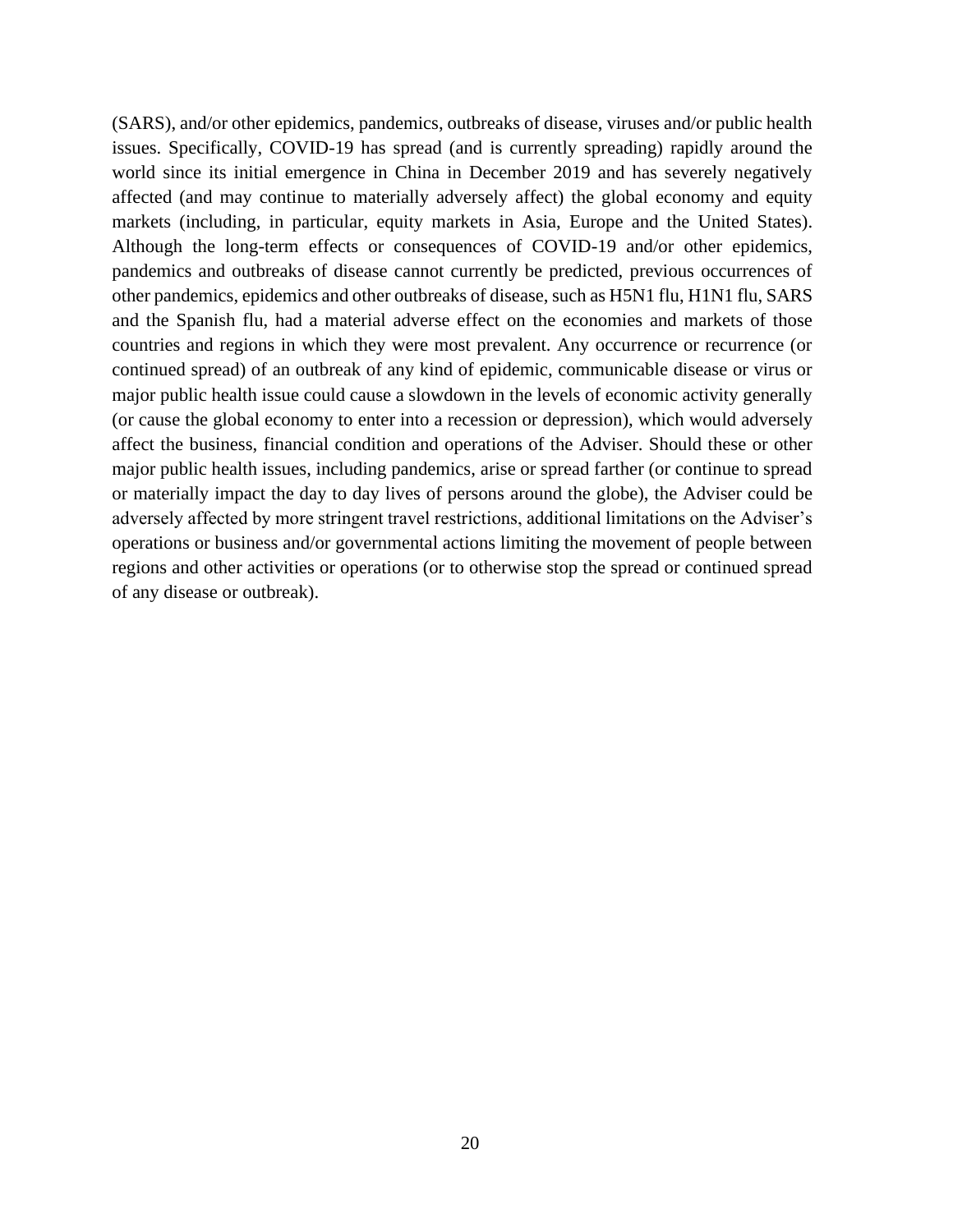### <span id="page-20-0"></span>**Item 9 Disciplinary Information**

Neither Trent nor any of its supervised persons have been the subject of any legal or disciplinary events that would be material to a client's evaluation of Trent or the integrity of its management.

## <span id="page-20-1"></span>**Item 10 Other Financial Industry Activities and Affiliations**

#### *Private Funds*

As previously disclosed in Item 5, Trent provides investment management services to the Fund and in such capacity receives a management fee and a performance-based fee.

Clients should be aware that the receipt of additional compensation by us and our management persons or employees may create a conflict of interest that could impair the objectivity of our firm and our employees when making advisory recommendations. We endeavor, at all times, to put the interest of its clients first as part of our fiduciary duty as a registered investment adviser; we take the following steps to address this potential conflict of interest:

- we include disclosure in our brochure regarding the existence of all material conflicts of interest, including the potential for our firm and our employees to earn additional compensation from advisory clients apart from our firm's advisory fees;
- we disclose to clients that they are not obligated to purchase recommended investment products from our employees or affiliated companies;
- we collect, maintain and document accurate, complete and relevant client background information, including the client's financial goals, objectives and risk tolerance;
- our firm's management conducts regular reviews of each client account to verify that all recommendations made to a client are suitable to the client's needs and circumstances;
- we require that our employees seek prior approval of any outside business activity so that we may ensure that any conflicts of interests in such activities are properly addressed; and
- we periodically monitor these outside business activities to verify that any conflicts of interest continue to be properly addressed by our firm.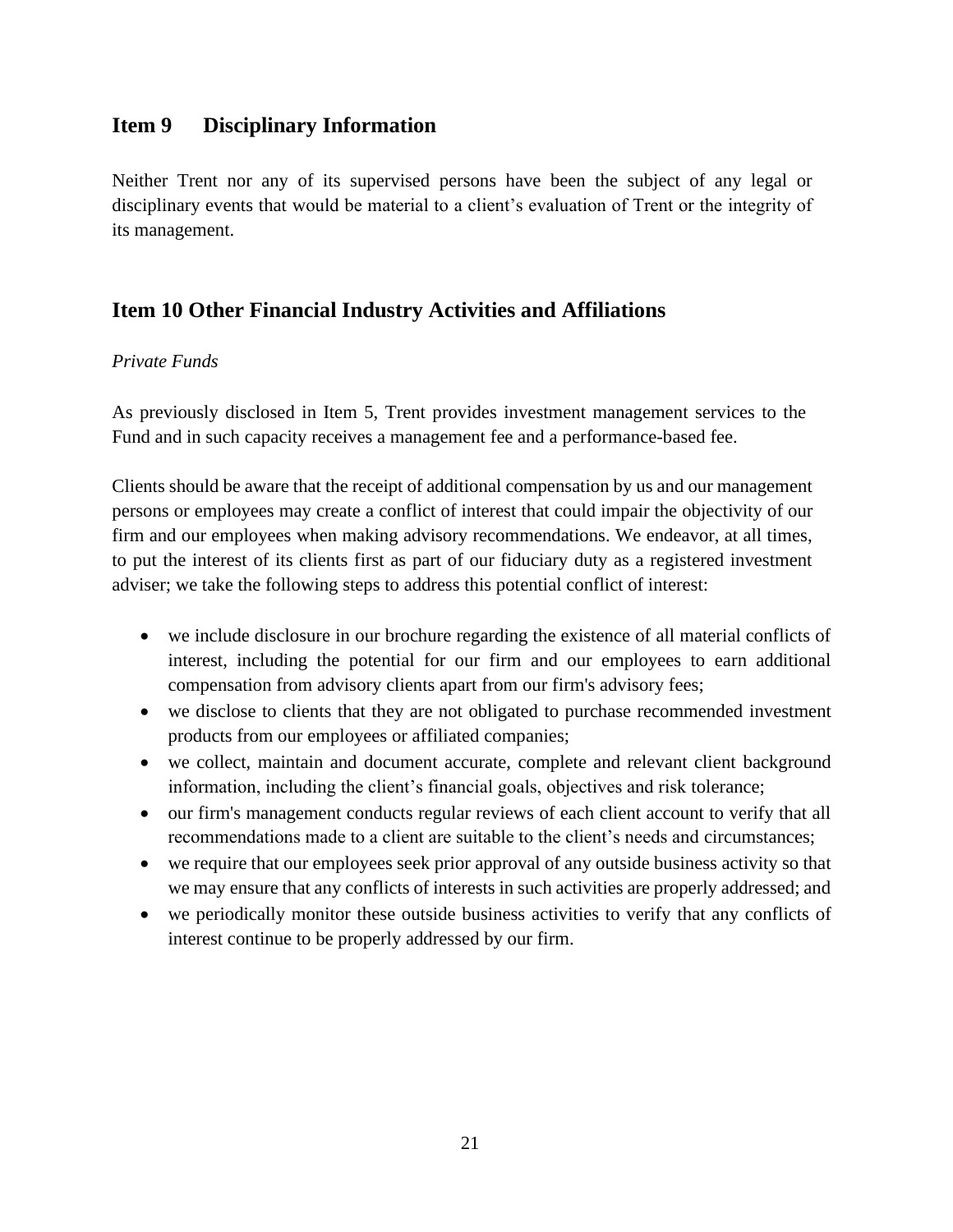# <span id="page-21-0"></span>**Item 11 Code of Ethics, Participation or Interest in Client Transactions and Personal Trading**

Our firm has adopted a Code of Ethics that complies with the requirements of SEC Rule 204A-1. Our Code of Ethics sets forth high ethical standards of business conduct that we require of our employees, including compliance with applicable federal securities laws. Both Trent and our personnel owe a duty of loyalty, fairness and good faith towards our clients, and have an obligation to adhere not only to the specific provisions of our Code of Ethics but to the general principles that guide the Code of Ethics.

Our Code of Ethics includes policies and procedures for the review of quarterly securities transactions reports as well as initial and annual securities holdings reports that must be submitted by the firm's access persons. Among other things, our Code of Ethics also requires the prior approval of any transactions in covered securities, as defined therein. It also provides for oversight, enforcement and recordkeeping provisions.

Our Code of Ethics further includes the firm's policy prohibiting the use of material non-public information. While we do not believe that we have any particular access to non-public information, all employees are reminded that such information may not be used in a personal or professional capacity.

A copy of our Code of Ethics is available to our advisory clients and prospective clients. You may request a copy by email sent to [dlabiak@trentcapital.com, o](mailto:dlabiak@trentcapital.com)r by calling us at (336) 282-9302.

Our Code of Ethics is designed to assure that the personal securities transactions, activities and interests of our employees will not interfere with (i) making decisions in the best interest of advisory clients; and (ii) implementing such decisions while, at the same time, allowing employees to invest for their own accounts. Our firm and individuals associated with our firm may buy or sell for their personal accounts securities identical to or different from those recommended to our clients. In addition, related person(s) may have an interest or position in certain security or securities which may also be recommended to a client. These practices create potential conflicts of interest in that Trent or individuals associated with Trent may have an incentive not to recommend the sale of securities held by clients in order to protect the value of their personal investment. Further, related persons may also recommend investments in certain securities for which Trent may receive a commission. This arrangement may cause a potential conflict of interest in that Trent, or individuals associated with Trent, may have an incentive to recommend certain investments in which Trent receives commissions.

It is the expressed policy of our firm that no person employed by us may purchase or sell any security prior to a transaction(s) being implemented for an advisory account, thereby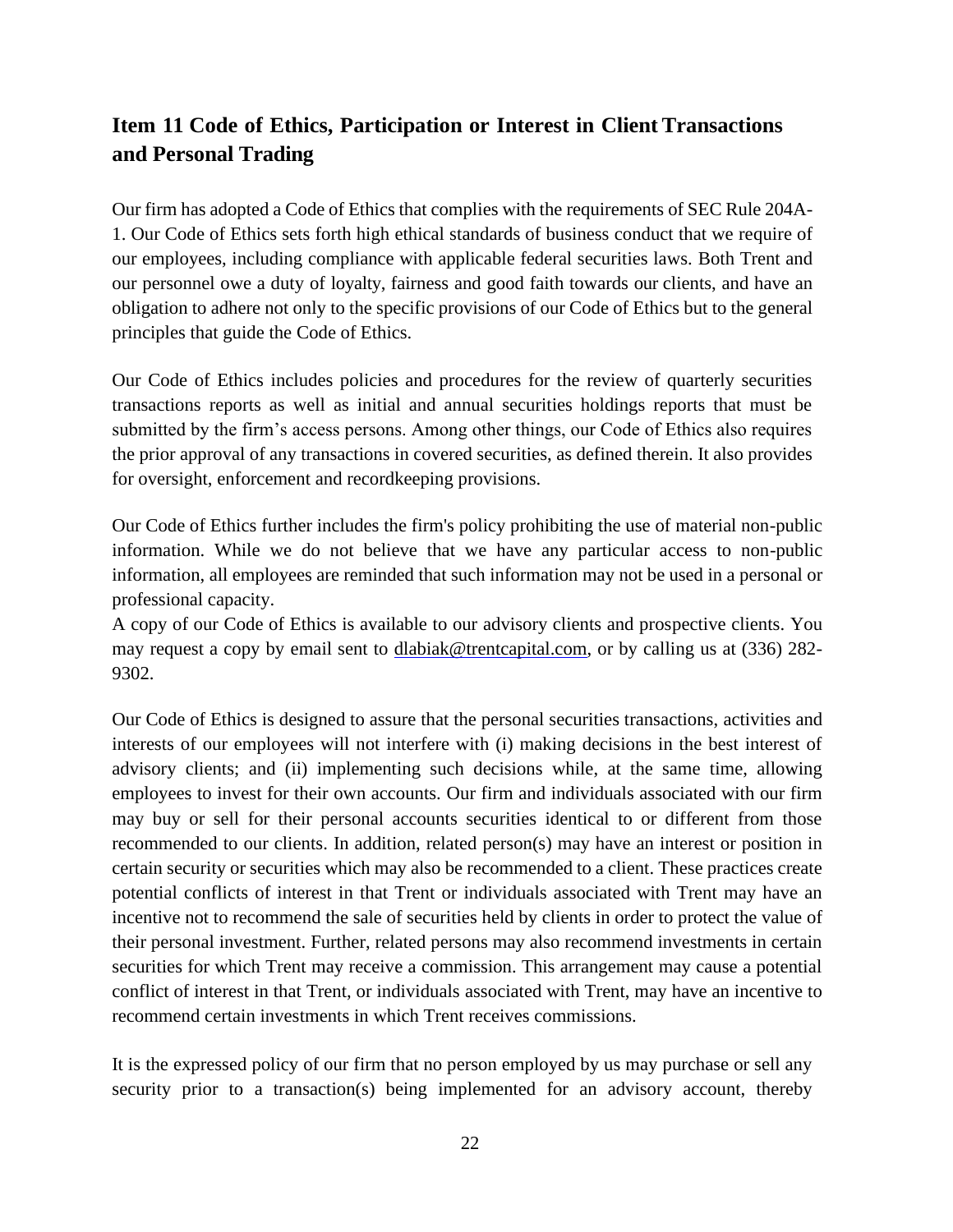preventing such employee(s) from benefiting from transactions placed on behalf of advisory accounts.

We may aggregate our employee trades with client transactions where possible and when compliant with our duty to seek best execution for our clients. In these instances, participating clients and employees will receive an average share price and transaction costs will be shared equally and on a pro-rata basis. In the instances where there is a partial fill of a particular batched order, we will allocate all purchases pro-rata, with each account paying the average price. Our employee accounts will be included in the pro-rata allocation.

As the practices described above may represent actual or potential conflicts of interest to our clients, we have established the following policies and procedures to address such conflicts of interest:

- 1. No principal or employee of our firm may put his or her own interest above the interest of an advisory client.
- 2. No principal or employee of our firm may buy or sell securities for their personal portfolio(s) where their decision is a result of information received as a result of his or her employment unless the information is also available to the investing public.
- 3. It is the expressed policy of our firm that no person employed by us may purchase or sell any security prior to a transaction(s) being implemented for an advisory account. This prevents such employees from benefiting from transactions placed on behalf of advisory accounts.
- 4. Our firm requires prior approval for any IPO or private placement investments by related persons of the firm.
- 5. We maintain a list of all reportable securities holdings for our firm and anyone associated with this advisory practice that has access to advisory recommendations. These holdings are reviewed and updated on a regular basis by our firm's Chief Compliance Officer or his/ her designee.
- 6. All of our principals and employees must act in accordance with all applicable Federal and State regulations governing registered investment advisory practices.
- 7. We require delivery and acknowledgement of the Code of Ethics by each supervised person of our firm.
- 8. We have established policies requiring the reporting of Code of Ethics violations to our senior management.
- 9. Any individual who violates any of the above restrictions may be subject to termination.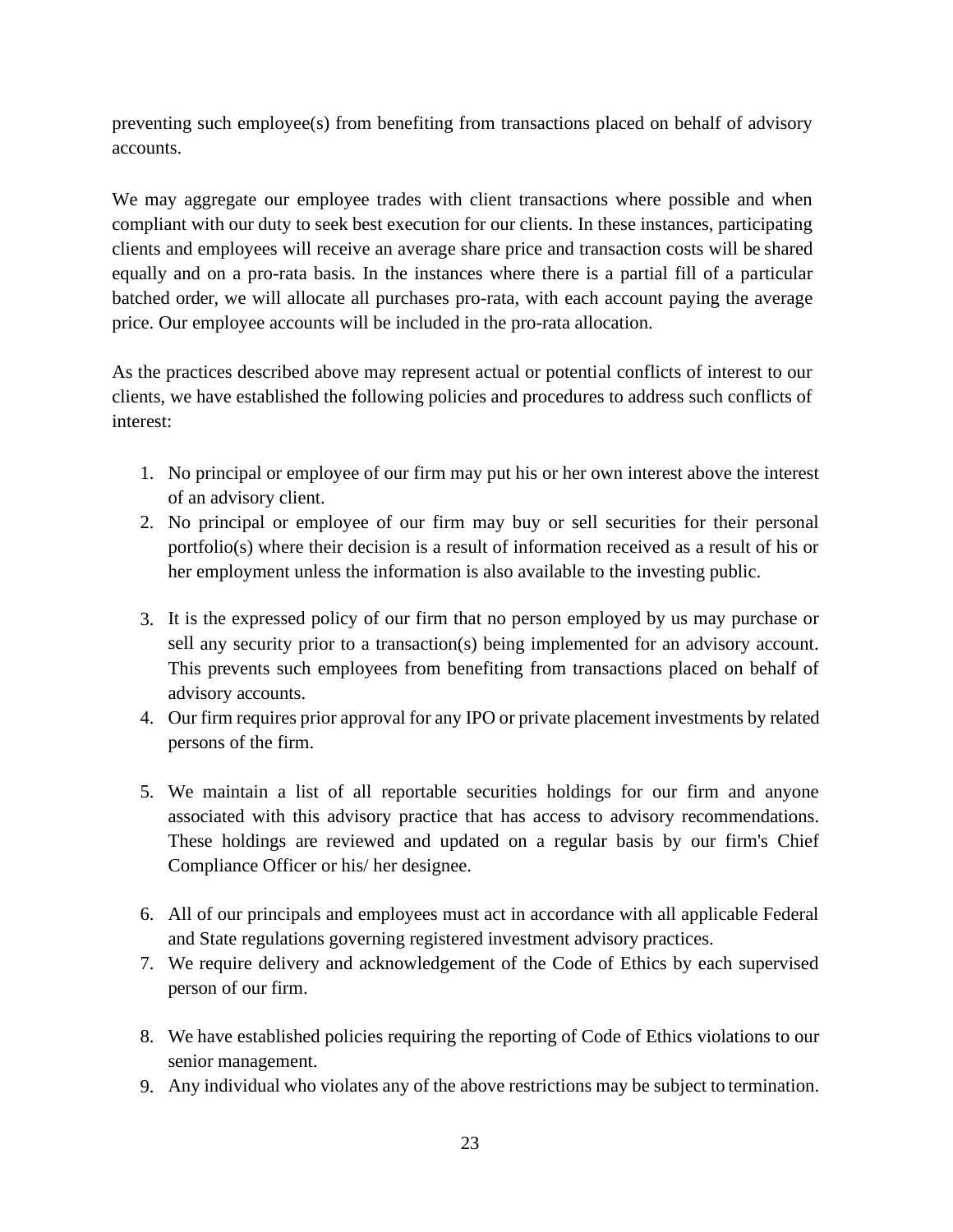## <span id="page-23-0"></span>**Item 12 Brokerage Practices**

We require that each discretionary client provide us with written authority to determine the broker-dealer to use as well as the commission costs that will be charged to these clients for these transactions. These clients must specify any limitations on this discretionary authority in this written authority statement. Clients may amend these limitations at any time. Such amendments must be provided to us in writing.

The factors that may be considered by Trent in selecting brokers and determining the reasonableness of their commission include, but are not limited to:

- 1. Experience of firm and individual brokers;
- 2. Efficiency of trade execution;
- 3. Recordkeeping;
- 4. Availability of institutional brokerage discount arrangements;
- 5. Availability of research services; and
- 6. Making a market in a particular security;

We conduct periodic broker-dealer reviews by analyzing price and commissions offered by the various brokers used and volume of client commissions directed to each broker. Moreover, we perform a qualitative ranking of all brokers considering such factors as back office support, accuracy, timeliness of error correction, research capabilities and otherfactors.

### *Brokerage for Client Referrals*

Brokers that we select to execute transactions may, per their internal policies and procedures, from time to time, refer clients to our firm. Trent does not direct client transactions to a particular broker-dealer in return for client referrals. Trent will not make commitments to any broker or dealer to compensate that broker or dealer through brokerage or dealer transactions for client referrals; however, a potential conflict of interest may arise between the client's interest in obtaining best price and execution and Trent's interest in receiving future referrals. *Directed Brokerage*

Clients are permitted to instruct Trent to use a particular broker-dealer through which securities transactions are executed on behalf of the client. However, such instructions must be in writing. A client is permitted to change such instructions by giving us written notice thereof. Clients that direct brokerage should be aware that in such instance, we will not have the ability to negotiate commissions among various brokers, and best execution may not be achieved, which may result in higher transaction costs for clients.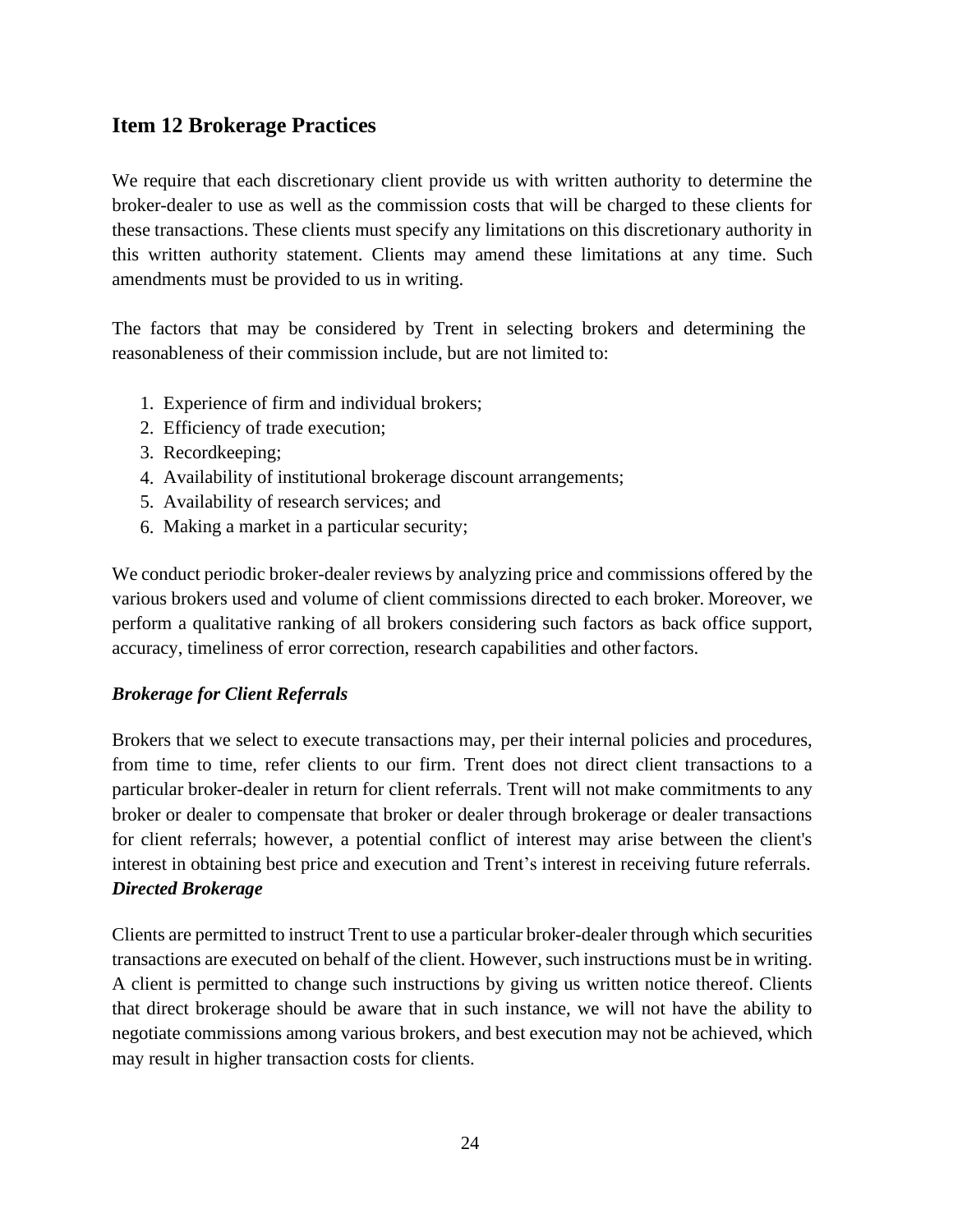### *Aggregation of Trades*

We may aggregate trades where possible and when advantageous to clients. Block trades permits us to aggregate blocks of securities composed of assets from multiple client accounts, so long as transaction costs are shared on a pro-rated basis between all accounts included in any such block.

Block trading may allow us to execute equity trades in a timelier, more equitable manner, at an average share price. We will typically aggregate trades among clients whose accounts can be traded at the same broker.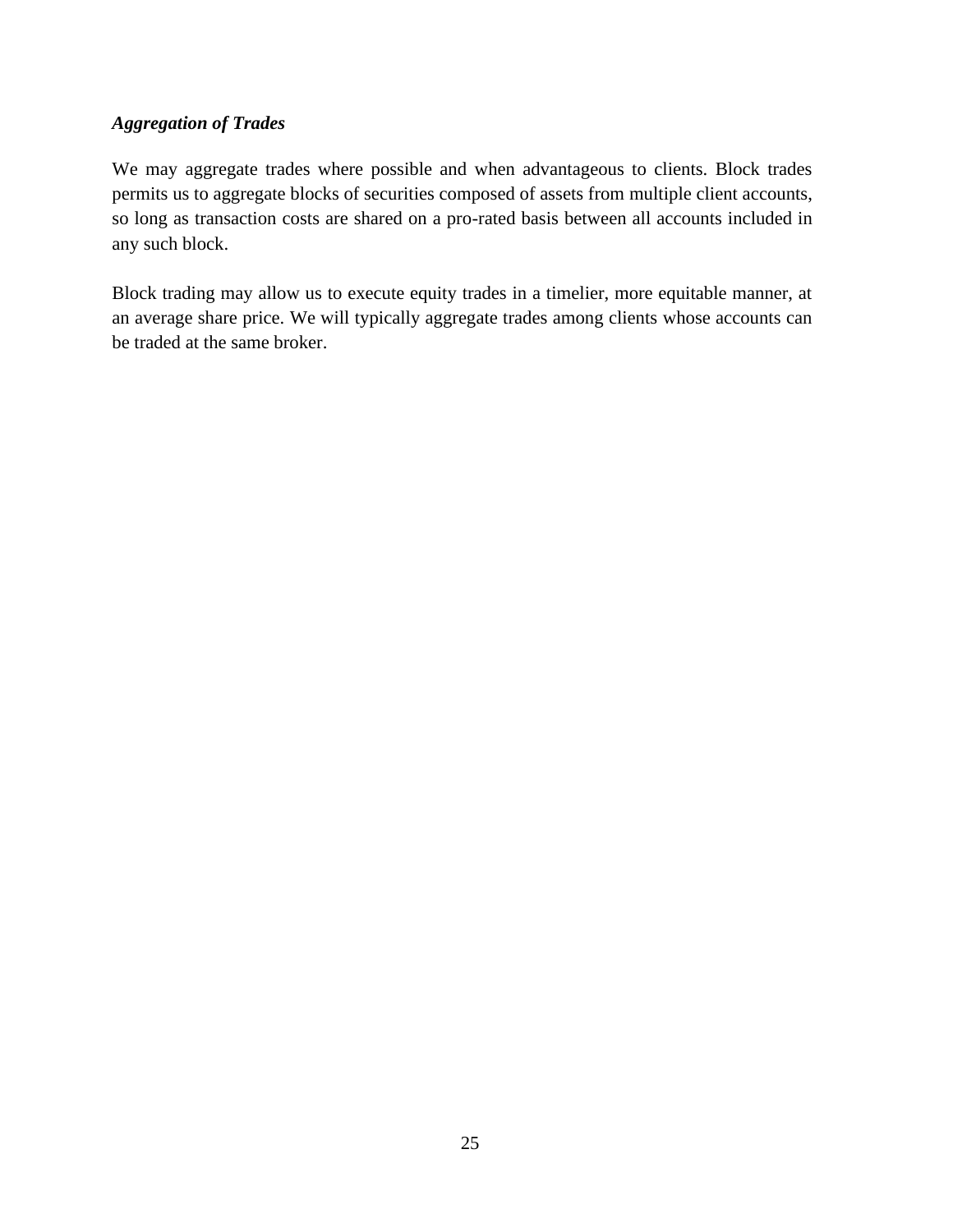## <span id="page-25-0"></span>**Item 13 Review of Accounts**

#### *Reviews*

Trent has four officers that conduct periodic reviews of client accounts. Their titles and functions are described in Item 4 - "Advisory Business" section of this brochure. The standard review encompasses the positions in the account, realized gains and losses, unrealized gains and losses, account performance, the accounts current investment objectives, any change in those objectives and any other matter which may need to be discussed regarding the particular account. While no officer is assigned a certain number of accounts, each account under management is generally reviewed twice each year. More frequent reviews may be triggered by material changes in variables such as the client's individual circumstances, or the market, political or economic environment.

After a face-to-face meeting, Trent makes recommendations based on the client's income and assets, age, risk tolerance, financial goals and investment horizon. We consider each client's feedback and preferences and then revisit these objectives at each subsequent review in order to make any necessary changes or adjustments to your portfolio.

Our regularly scheduled reviews are intended to help ensure that each account is maintaining a proper asset allocation, tracks performance against market benchmarks and reviews progress toward investment goals and objectives. Our comprehensive portfolio review includes not only managed assets but any assets outside of Trent's direct management, such as pensions and 401(k) plans, life insurance, real estate, employee stock options and other bank, brokerage and mutual fund accounts. By analyzing a client's entire investment portfolio, Trent is better able to identify a strategy that will accomplish your investment goals and objectives.

We periodically meet with clients to discuss results, identify opportunities and make necessary adjustments that align with client needs. During these reviews, clients will receive clear and transparent statements of holdings and transactions as well as customized performance reports designed to measure the progress of the account versus their investment goals. At year-end, clients will receive a clear and concise annual summary of tax details and, if necessary, we will communicate with other professionals such as a client's accountant. Trent will make adjustments to a client's portfolio when their personal situation or objectives change or when they would like to make changes to the risk exposure of their investment mix.

#### *Reports*

In addition to the monthly statements and confirmations of transactions that clients receive from their broker-dealer, we provide quarterly reports summarizing account balances and holdings.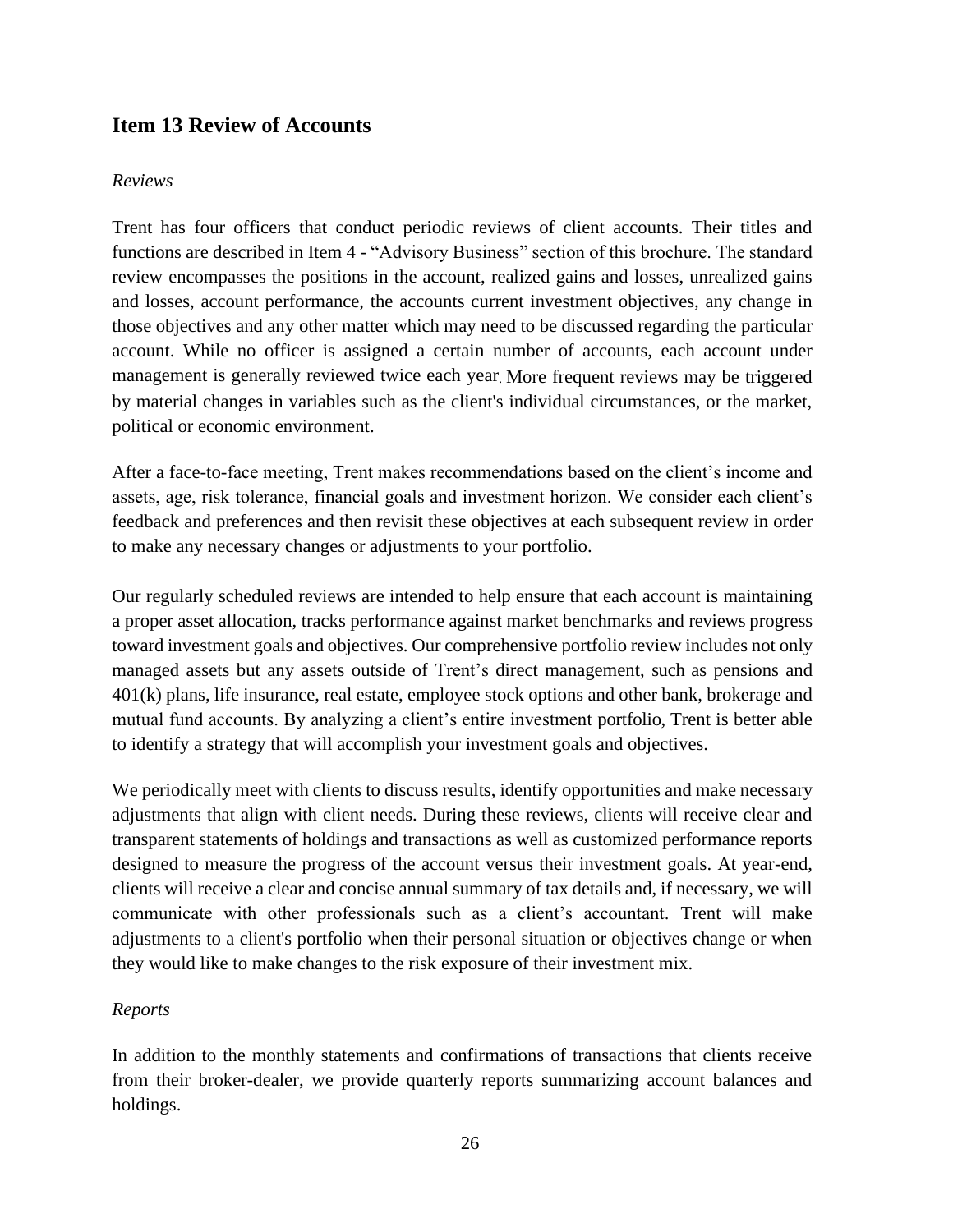# <span id="page-26-0"></span>**Item 14 Client Referrals and Other Compensation**

### **CLIENT REFERRALS**

Trent does not receive any additional compensation or other economic benefit from third parties for providing investment advice to our clients.Our firm may pay referral fees to independent persons or firms ("Solicitors") for introducing clients to us. Whenever we pay a referral fee, we require the Solicitor to provide the prospective client with a copy of this document *Firm Brochure* and a separate disclosure statement that includes the following information:

- the Solicitor's name and relationship with our firm;
- the fact that the Solicitor is being paid a referral fee;
- the amount of the fee; and
- whether the fee paid to us by the client will be increased above our normal fees in order to compensate the Solicitor.

As a matter of firm practice, the advisory fees paid to us by clients referred by Solicitors are not increased as a result of any referral. The use of referral services may result in a conflict of interest. However, such conflicts of interest issues are lessened within the framework of our compliance program and Code of Ethics.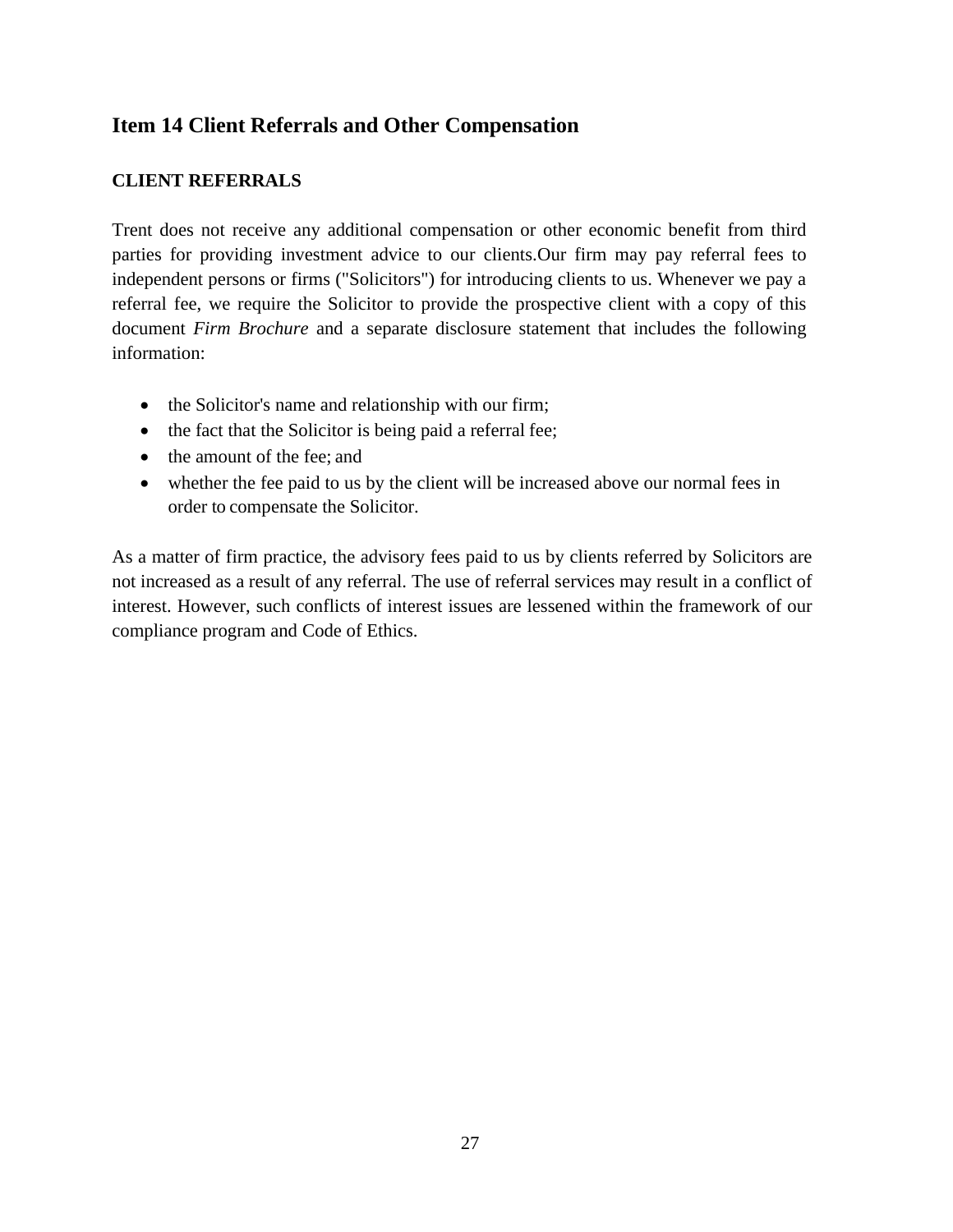## <span id="page-27-0"></span>**Item 15 Custody**

Trent does not maintain physical custody of client funds and securities. However, as we previously disclosed in the "Fees and Compensation" section (Item 5) of this brochure, clients have the option to have our advisory fees deducted from their accounts and as such, Trent is deemed to have constructive custody of such client's funds.

In the event that fees are permitted to be deducted, and as part of this billing process, the client's custodian is advised of the amount of the fee to be deducted from that client's account. On at least a quarterly basis, the custodian is required to send to the client a statement showing all transactions within the account during the reporting period.

Because the custodian does not calculate the amount of the fee to be deducted, it is important for clients to carefully review their custodial statements to verify the accuracy of the calculation, among other things. Clients should contact us directly if they believe that there may be an error in their statement.

In addition to the periodic statements that clients receive directly from their custodians, we also send account statements directly to our clients on a quarterly basis. We urge our clients to carefully compare the information provided on these statements with those received from the account custodian to ensure that all account transactions, holdings and values are accurate and current.

In addition, Trent is currently the managing member for the Fund. All funds and securities of this Fund are held in accounts maintained by a qualified custodian. An independent public accountant that is registered with, and subject to regular inspection by, the Public Company Accounting Oversight Board, audits the financial statements of the Fund annually. In addition, the audited financial statements, which are prepared in accordance with GAAP, are distributed to all members of the Fund within 120 days of the end of its fiscal year. In the event that audited financial statements of the Fund are not audited as set forth above, it is Trent's policy that the funds and securities of the Fund will be examined on a surprise basis by an independent public accountant at least once each calendar year, without prior notice to Trent.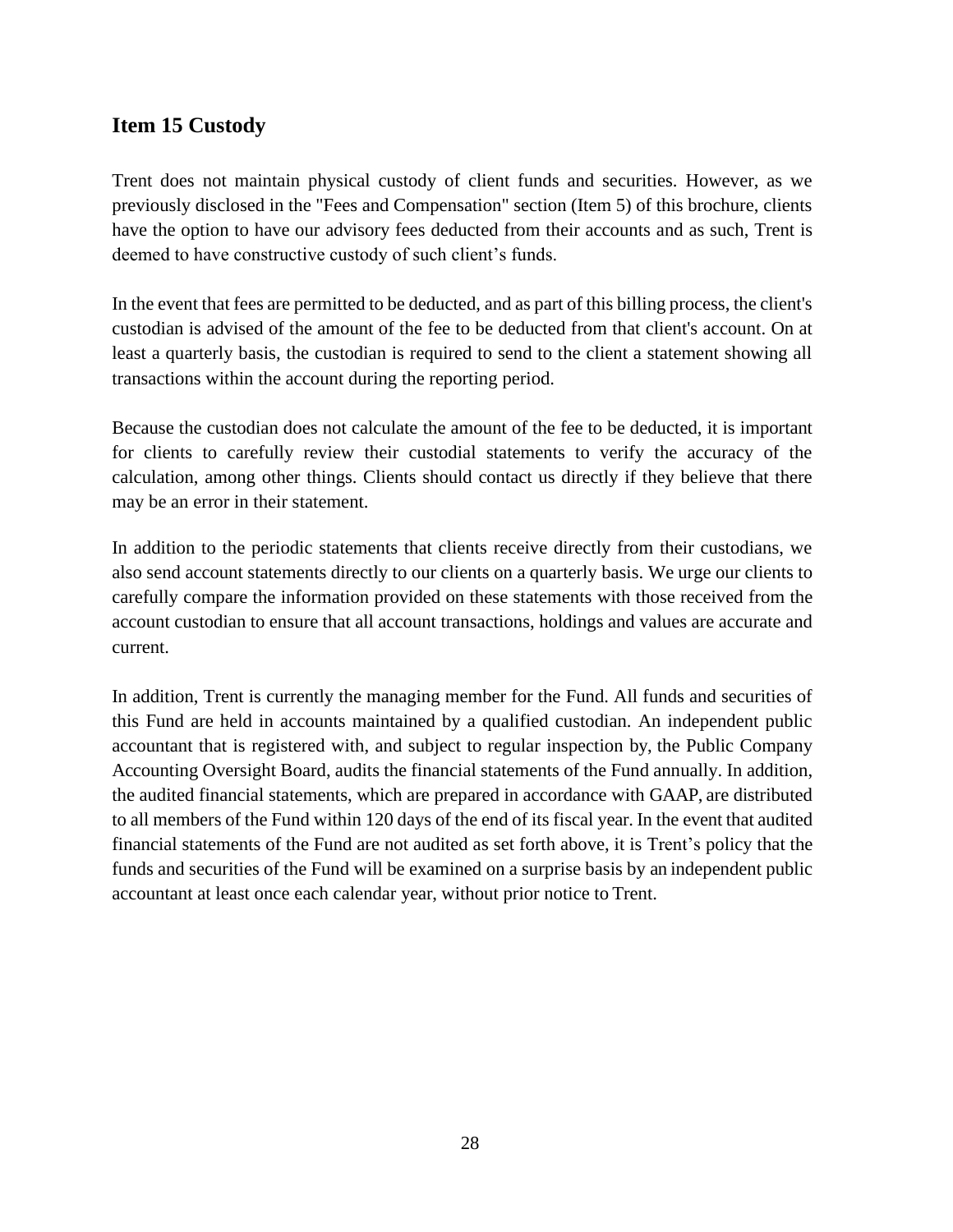## <span id="page-28-0"></span>**Item 16 Investment Discretion**

Clients hire us to provide discretionary asset management services, in which case we place trades in a client's account without contacting the client prior to each trade to obtain the client's permission.

Our discretionary authority includes the ability to do the following without contacting the client:

- determine the security to buy or sell; and/or
- determine the amount of the security to buy or sell
- Clients give us discretionary authority through the Individually Managed Account agreements they enter into with our firm. Each client may limit this discretionary authority by giving us written instructions. Clients may also change/amend such limitations by providing us with written instructions.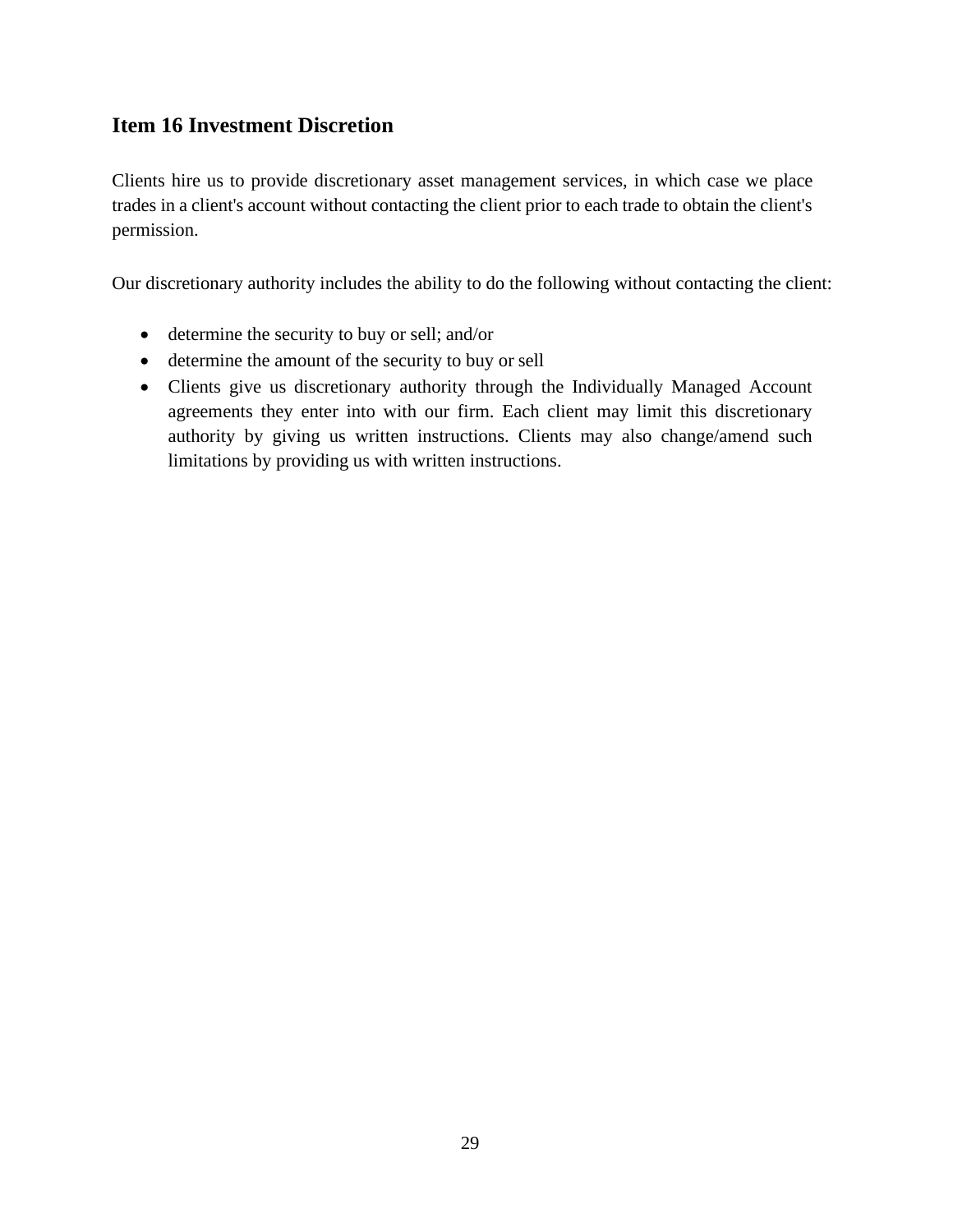## <span id="page-29-0"></span>**Item 17 Voting Client Securities**

We vote proxies for all client accounts; however, clients always have the right to vote proxies themselves or to direct us to vote proxies in a certain manner. Clients can exercise this right by instructing us in writing to not vote proxies in their account or to instruct us to vote such proxies in a particular manner.

We will vote proxies in the best interests of our clients and in accordance with our established policies and procedures. Our firm will retain all proxy voting books and records for the requisite period of time, including a copy of each proxy statement received, a record of each vote cast, a copy of any document created by us that was material to making a decision how to vote proxies, and a copy of each written client request for information on how the adviser voted proxies. If our firm has a conflict of interest in voting a particular action, we will notify the client of the conflict and retain an independent third-party to cast a vote.

Clients may obtain a copy of our complete proxy voting policies and procedures by contacting David Labiak by telephone, email, or in writing. Clients may request at any time, in writing, information on how proxies for his/her shares were voted. It is our policy to immediately provide such information to the client. We will advise and act on behalf of the client in legal proceedings involving companies whose securities are held in the client's account(s), including, but not limited to, the filing of "Proofs of Claim" in class action settlements. If desired, clients may direct us to transmit copies of class action notices to the client or a third party. Upon such direction, we will make commercially reasonable efforts to forward such notices in a timely manner.

With respect to ERISA accounts, we will vote proxies unless the plan documents specifically reserve the plan sponsor's right to vote proxies. To direct us to vote a proxy in a particular manner, clients should contact David Labiak by telephone, email, or in writing. You can instruct us to vote proxies according to criteria (for example, to always vote with management, or to vote for or against a proposal to allow a so-called "poison pill" defense against a possible takeover). These requests must be made in writing. You can also instruct us on how to cast your vote in a particular proxy contest by contacting us at 336/282-9302 or via e-mail at [dlabiak@trentcapital.com.](mailto:dlabiak@trentcapital.com)